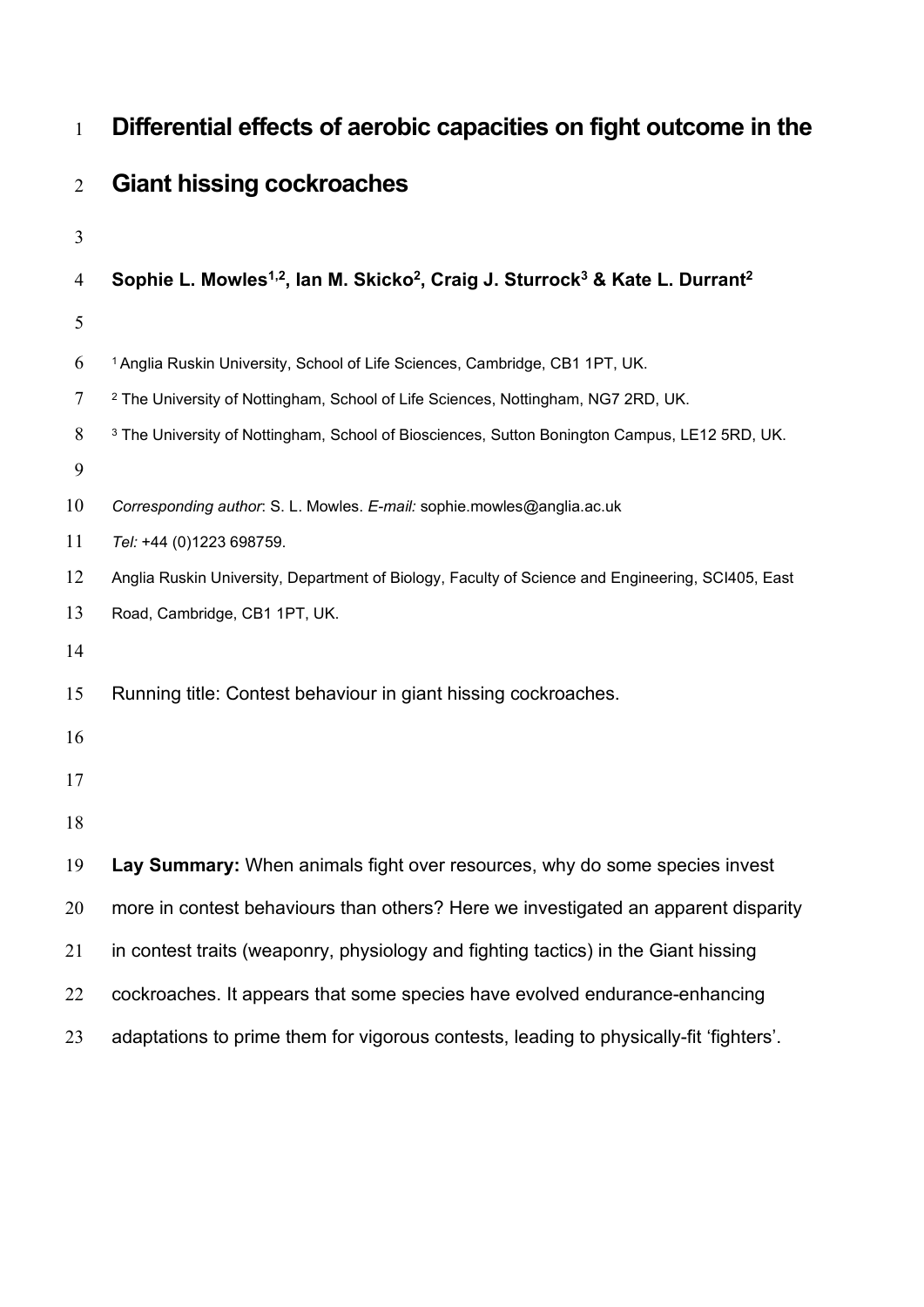## **Abstract**

 When animals engage in contests, 'fights' are usually non-injurious, involving either signals or trials of strength. Such fights end once an individual assesses that it is the weaker opponent, or it has reached the threshold level of costs it is prepared to pay. We investigated the agonistic behaviours performed and the relative costs paid by winners and losers during aggressive interactions in two species of Madagascan hissing cockroaches (the wide-horned cockroach, *Gromphadorhina oblongonota* and the flat-horned cockroach*, Aeluropoda insignis*). By combining contest observations with measures of energetic expenditure and using X-ray computed tomography to compare the internal structure of the respiratory systems of the competitors, we reveal the differential physiological investment associated with resource holding potential in these two species. Winners in *G. oblongonota* had larger respiratory volumes than predicted for their size compared to losers. *G. oblongonota* fought more aggressively and had larger respiratory systems overall than *A. insignis*, which engaged in less physical fighting. This indicates differential investment in fight tactics, and associated anatomy that may promote contest success. Invertebrate species at the upper limits of body size need to maintain efficient respiratory systems to support their size while also remaining subject to the influence of sexual selection. 

 Key words: aggression, cockroach, *Gromphadorhina oblongonota*, repeated signal, resource holding potential, stamina, X-ray computed tomography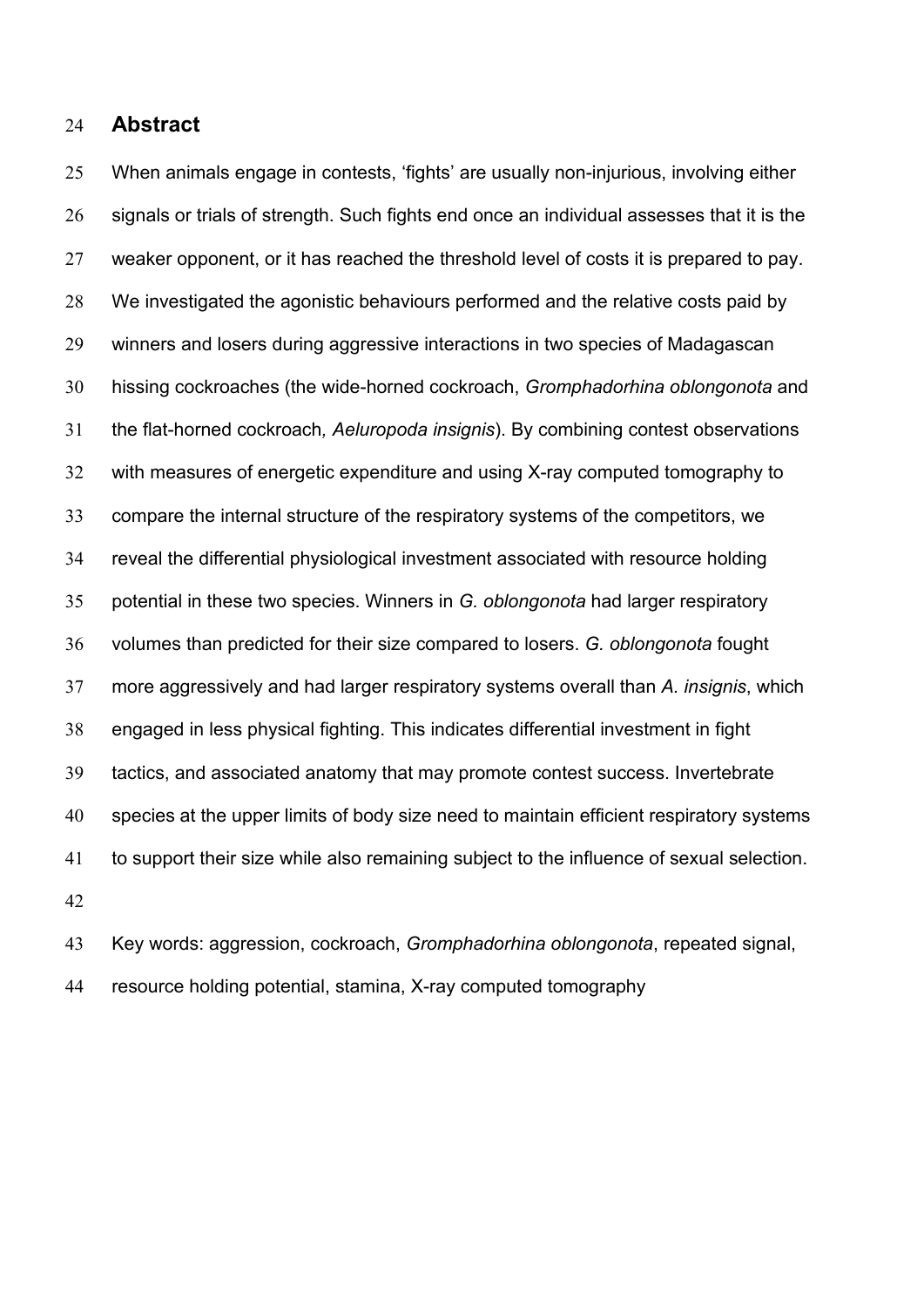#### **Introduction**

 When animals engage in contests over resources, it is usually the larger contestant that wins. Thus there is a strong association between contestant size and their fighting ability or Resource-Holding Potential ('RHP'; Parker 1974). Furthermore, indices of RHP are strongly tied to body size (see Archer 1988), with many species exhibiting sexual size dimorphism indicating that one sex, usually the male, is more competitive than the other (reviewed in Andersson 1994). Larger size confers greater advantage during fights, including greater muscle power and thus greater strength (e.g. Mowles et al. 2011). Larger individuals can easily win against smaller ones, so that simple assessments of relative size can influence the likelihood of entering into a contest at all, with smaller individuals making immediate decisions to not engage in contests with larger rivals. For example, in female 'hermit' spiders, *Nephilengys cruentata*, intruders are more likely to leave a resident's web immediately if these have been constructed by individuals larger than themselves (Schuck-Paim 2000). This is likely due to assessment of the size of the web mesh. In fiddler crabs, *Austruca annulipes*, residents will form coalitions and engage with intruders based on size, which is likely assessed by the relative sizes of the sexually selected major claw (Detto et al. 2010). However, when competitor size is very similar, such disparities become harder to resolve and other factors are necessary to determine differences in RHP.

 In addition to larger body sizes, males may possess weaponry for fighting over females, such as the enlarged claws of fiddler crabs (Jennions & Backwell 1996), antlers in deer (Clutton-Brock et al. 1979), and horns in other ungulates (Lundrigan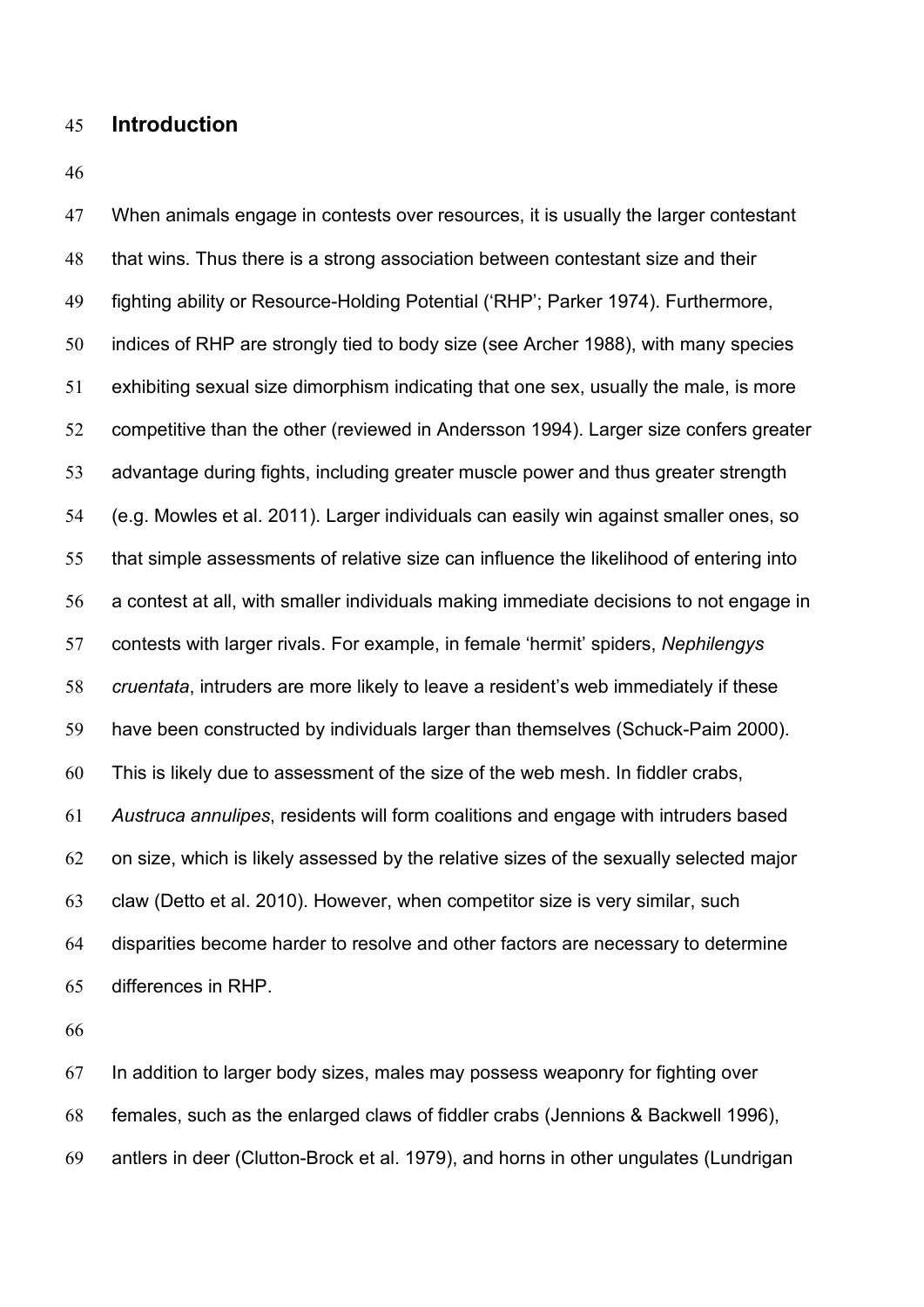1996), in beetles (Ohde et al*.* 2018) and cockroaches (Clark & Moore 1994; Bell et al. 2007), among other taxa (reviewed in Emlen 2008). Weaponry exists not purely to injure opponents (although injuries do occur: e.g. Wilkinson & Shank 1976), but rather to engage in a stereotyped 'trial of strength' or wrestling match where antlers may be interlocked while the contestants push at one another, or where horns are used by invertebrates in order to push or flip an opponent over (Goyens et al. 2015; Durrant et al. 2016).

 Trials of strength or endurance, while not necessarily resulting in death, are not without costs, which are generally measured in time (extrinsic costs) and energy (intrinsic costs) (Payne & Pagel 1996; 1997). The energetic costs of trials of strength are incurred due to the performance of additional, often strenuous, dynamic behaviours (e.g. pushing and wrestling). Thus, even non-injurious fights may be metabolically demanding for contestants and their level of activity may be constrained by their physical fitness. For example, the metabolic by-product lactic acid has been shown to rapidly increase due to the vigorous contest behaviours performed during hermit crab shell fights, limiting their performance (Briffa & Elwood 2005). Further, the aerobic capacity of hermit crabs limits their ability to persist in contests and thus governs their chances of winning (Mowles et al. 2009). What remains to be seen is which criteria are most important in determining contest outcomes when animals are equally size matched. For example, size-matching may result in the reduced ability for contestants to assess differences in RHP and thus contests may be resolved by underlying physiological differences, with losers giving up once they have reached a threshold of costs.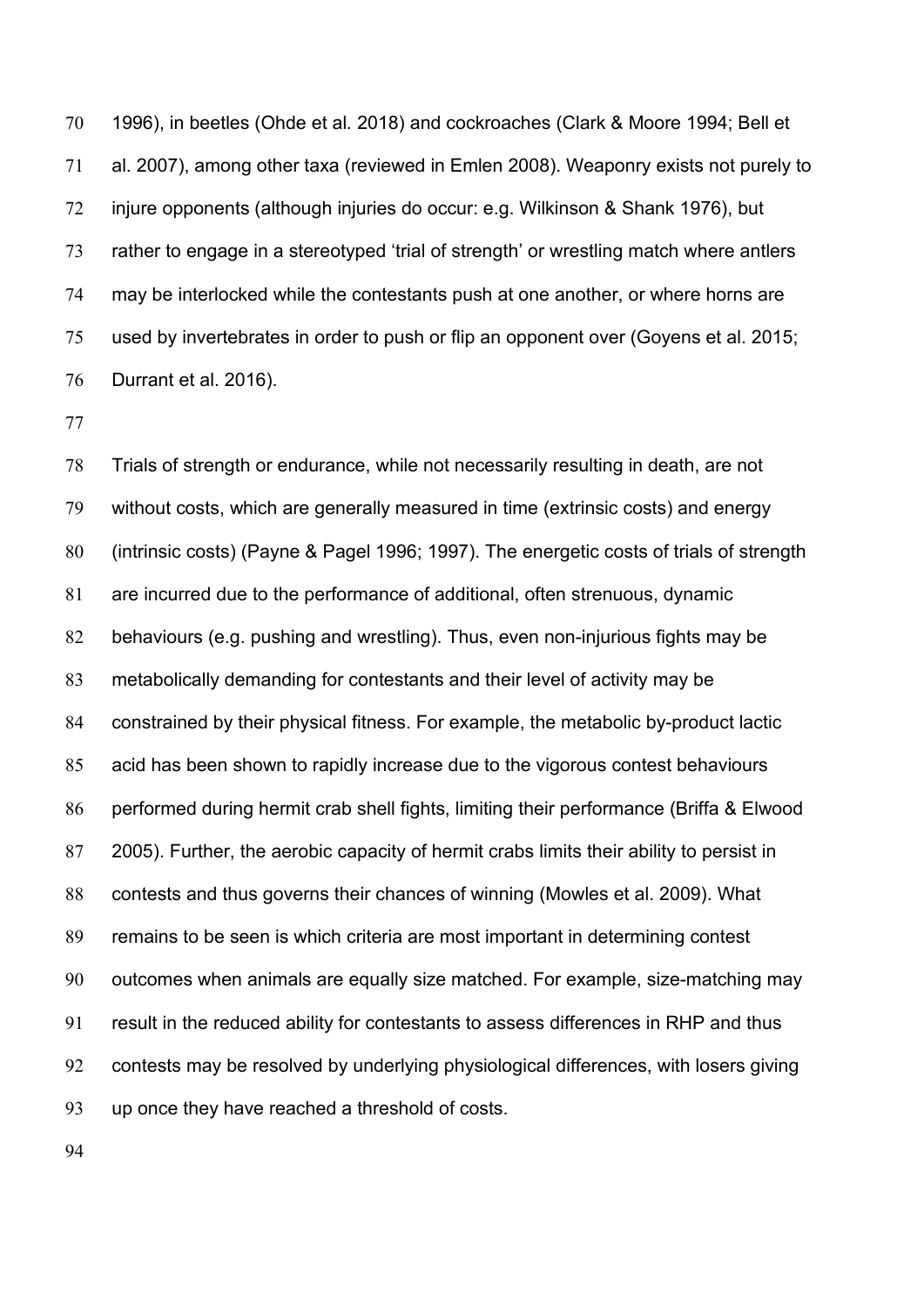We investigated the relative importance of trials of strength and energetic capacity in establishing dominance using two species of giant Madagascan hissing cockroach (tribe: Gromphadorhini). These insects are useful for understanding sexual selection as they are sexually dimorphic, with males being larger than females, and bear sexually-selected, species-specific weaponry in the form of pronotal horns, with which they engage in trials of strength over territories and access to females. Hissing cockroaches produce a range of acoustic signals, by forcing air out of a specialised 4<sup>th</sup> pair of spiracles to generate a hissing sound (Nelson 1979; Nelson & Fraser 1980). Hissing is used in various contexts; it is produced in a 'soft' form during courtship, and with greater amplitude during aggression and predator deterrence (Nelson & Fraser, 1980). In aggressive interactions, males engage in 'butting' contests where they attempt to butt and to flip their opponent over (Logue et al. 2011). Contest dynamics are known to vary within this tribe, with the large, wide- horned hissing cockroach, *Gromphadorhina oblongonota*, engaging in vigorous fighting and attempting to monopolise fertilisations via access to females, whereas the smaller, flat-horned hissing cockroach, *Aeluropoda insignis*, is less aggressive, but develops larger testes, suggesting that it monopolises fertilisations via post- copulatory sperm competition (Durrant et al. 2016). However, all Gromphadorhini species possess weaponry to some extent.

 By staging encounters between size-matched dyads of male cockroaches, we investigated the relative importance of known correlates of RHP. We measured performance capacities (strength) and aerobic capacities (lactic acid generation and respiratory system anatomy) to understand how underlying physical fitness may determine the capacity to win contests in these two species. We predicted that in the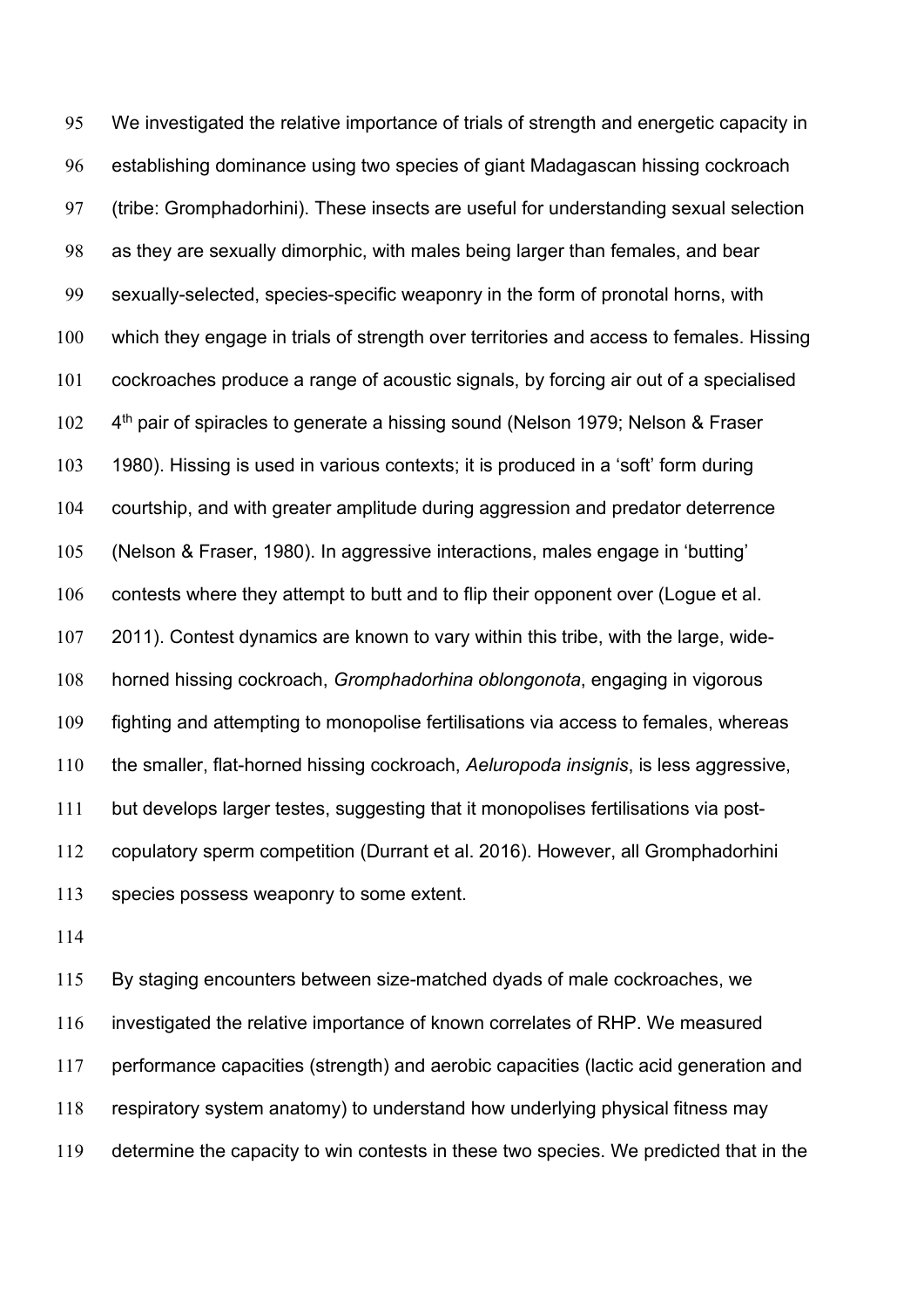absence of size disparities, fights would likely escalate to trials of strength, and that the winners of fights would have greater performance and aerobic capacities than losers, indicating a higher physical fitness of the winner.

## **Methods**

#### **Study organisms**

 Cockroaches were sourced from breeding colonies at the University of Nottingham, UK. Nymphs obtained from the colonies were sexed once they began to exhibit sexually dimorphic subgenital plates, whereupon males were individually isolated in 129 tanks to mature in a temperature-controlled laboratory maintained at 28± 2 °C on a 12:12 hour reversed light/dark cycle. Each male was maintained in a plastic container (185 mm L x 125 mm W x 75 mm D) containing beech chip substrate and half a paper cup for shelter. Each male received two pieces of dry dog food once a week and was provided with a piece of water-soaked cotton wool for moisture. Isolation ensured that males matured without any prior fighting or mating experience. 

## **Behavioural trials**

 Morphometric measurements were taken before any behavioural trials. Each male was photographed alongside a scale bar to accurately measure body length using ImageJ image analysis software [\(https://imagej.nih.gov/ij/\)](https://imagej.nih.gov/ij/). This allowed contest dyads to be size-matched to within 0.3 % for *Gromphadorhina oblongonota* and 0.1% for *Aeluropoda insignis* (*G. oblongonota* = 46 males, resulting in 23 contests; *A. insignis* = 38 males, resulting in 19 contests). Only animals without visible damage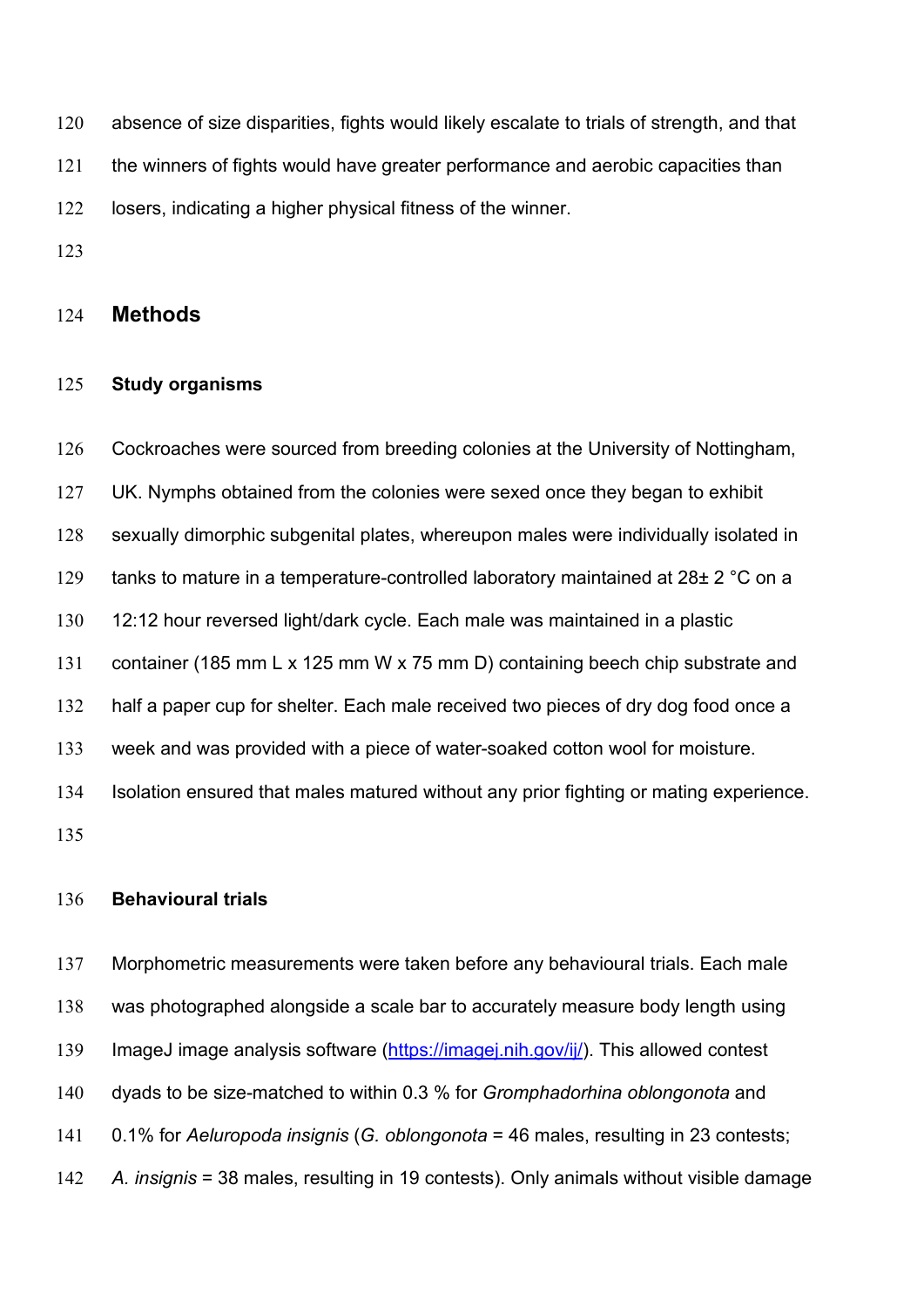were used in the behavioural trials. We marked each individual in a dyad with either an arrow or a 'T' shape on its pronotal shield using white correctional fluid to identify individuals during subsequent video analysis.

Contest trials were carried out between 09:00 – 15:00hrs under red lighting to

promote natural behaviours in these nocturnal animals (Koehler et al. 1987).

Interactions between size-matched dyads were staged in clear acrylic chambers (17

x 10 x 14.5cm high) with a white cardboard substrate to provide grip. Each

interaction was video recorded from above in high definition (HDRXR 160 EB video

camera, Sony Corporation, Japan).

 Cockroaches were gently removed from their housing containers and simultaneously placed into the contest arena such that their antennae touched on release. This procedure promoted the initiation of contest behaviour over territory. Whilst many contests featured vigorous fighting behaviour (butting and flipping the opponent onto its back), many encounters involved 'low aggression' contest behaviours including repeated antennations and approaches towards the opponent, which may retreat or adopt a low posture (presumably to guard against being overturned). These low aggression behaviours were often performed by both opponents to similar extents during the encounter, necessitating a careful analysis of contests to determine which individual displayed the more frequent dominant behaviours. Interactions were thus recorded and terminated after 20 minutes had elapsed (*G. oblongonota* = 11 contests, *A. insignis* = 16), or once a clearly dominant individual emerged, with one cockroach (the subordinate) attempting to escape the other, necessitating the separation of the contestants for ethical reasons (*G. oblongonota* = 12 contests, *A.*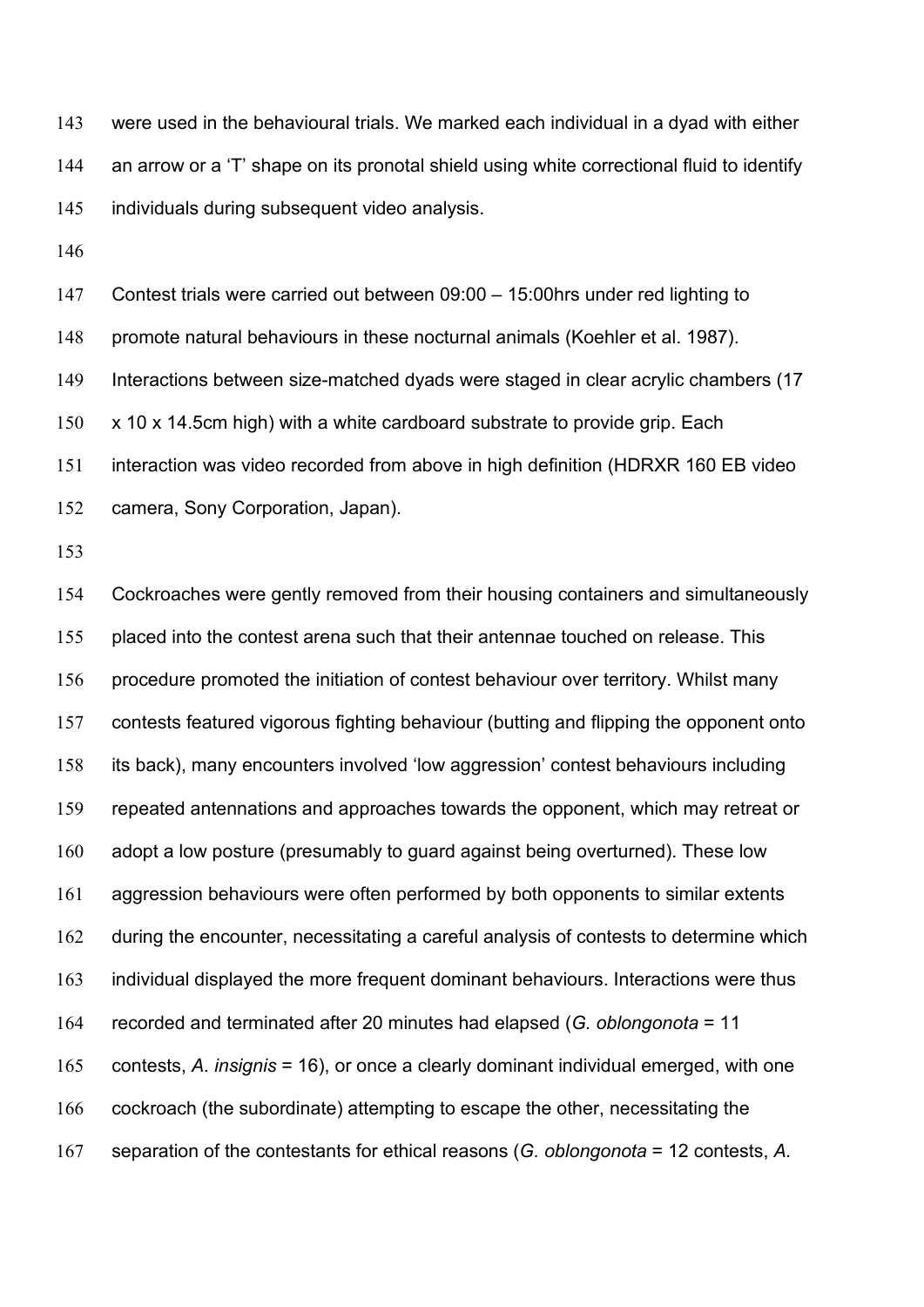*insignis* = 3).

 The recordings were reviewed at half-speed and scored using JWatcher version 1.0 event recording software (Blumstein & Daniel 2006) to record the occurrence of individual behaviours. Actions reflecting aggressive/dominant or submissive behaviours were scored for each animal. Variables scored were time approaching rival (aggressive), time retreating from rival (submissive), time spent in low body posture (submissive: protecting the legs beneath the body and avoiding being flipped), antennations (aggressive: antennal whips directed at the opponent) and butts (aggressive: hitting the opponent with the pronotal horns). Principal components analysis was conducted in R version 3.4.1 to determine

 whether the behaviours assumed to be dominant or subordinate formed a factor for use in further analyses. As the amount of time approaching, retreating, or spent in low posture will be dependent on interaction time, these were calculated as a proportion of total interaction duration. Therefore, the factors in the models were: proportion of time retreating, proportion of time approaching, proportion of time in low posture, number of antennations performed and number of butts performed. For *G. oblongonota*, PC1 had an Eigenvalue of 2.2 and explained 44% of the observed variance (Table 1). The factor loadings identified a spectrum of submissive (low values) to dominant (high values) behaviours. In *A. insignis*, PC1 and PC2 had Eigenvalues of 1.3 and 1.2 respectively, explaining 26% and 25% of the variance in the dataset. However, the component loadings of PC2 were the most similar to those obtained for *G. oblongonota,* and biologically logical in terms of grouped behaviours. Thus PC2 was retained, with low values indicating a subordinate individual, and high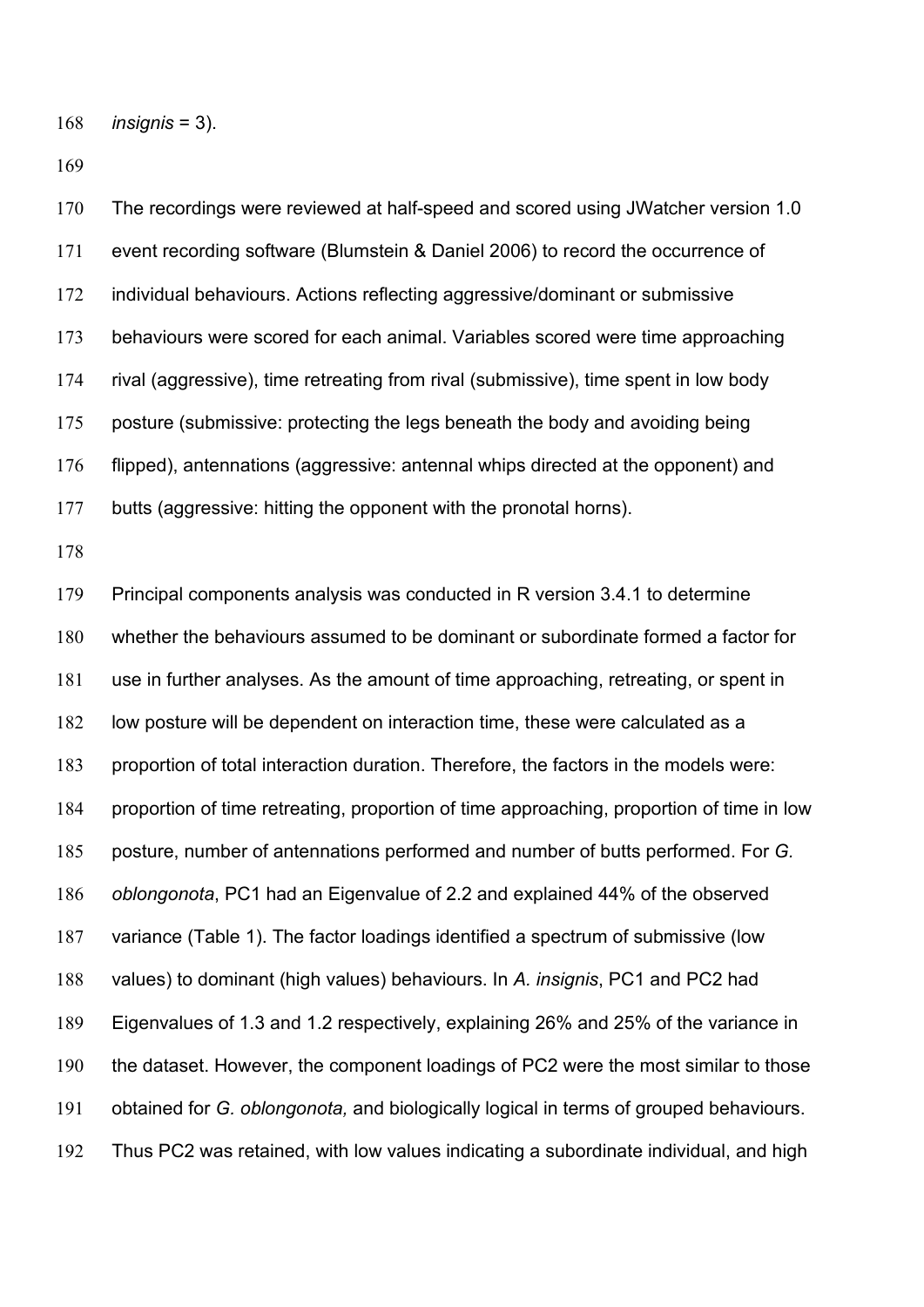values a dominant individual (Table 1).

 Factor scores were extracted from the PCA to identify where each individual resided on these behavioural axes and thus allowed the identification of dominant and subordinate individuals where this had not been immediately apparent. Those with the higher factor score in a dyad were identified as dominant and those with the lower factor score were identified as subordinate.

#### **Physiological measures**

202 Immediately after each encounter, haemolymph samples  $(\bar{x} \pm s \epsilon = 0.1 \pm 0.006 \text{ g})$  were taken from each individual by piercing the arthrodial membrane at the base of the second leg using a 0.6 x 30mm hypodermic needle (Becton Dickson, USA). We alternated first drawing haemolymph from dominant or subordinate individuals (when 206 outcomes were obvious) to avoid order effects. Haemolymph was collected directly 207 into a pre-weighed 0.5 mL Eppendorf tube. Hissing cockroach haemolymph coagulates rapidly and the wounds to the arthrodial membranes of each cockroach sealed immediately following the procedure. All cockroaches were returned to their 210 individual housing containers after this procedure. They were given access to water and food, with a rest period of at least seven days to recover prior to engaging in the performance capacity trials.

 The highly viscous nature of cockroach haemolymph necessitated a novel approach 215 to assaying haemolymph lactate. All haemolymph samples were frozen at -80 °C for a minimum of 12 hrs before being freeze-dried for 12 hrs in a vacuum freeze dryer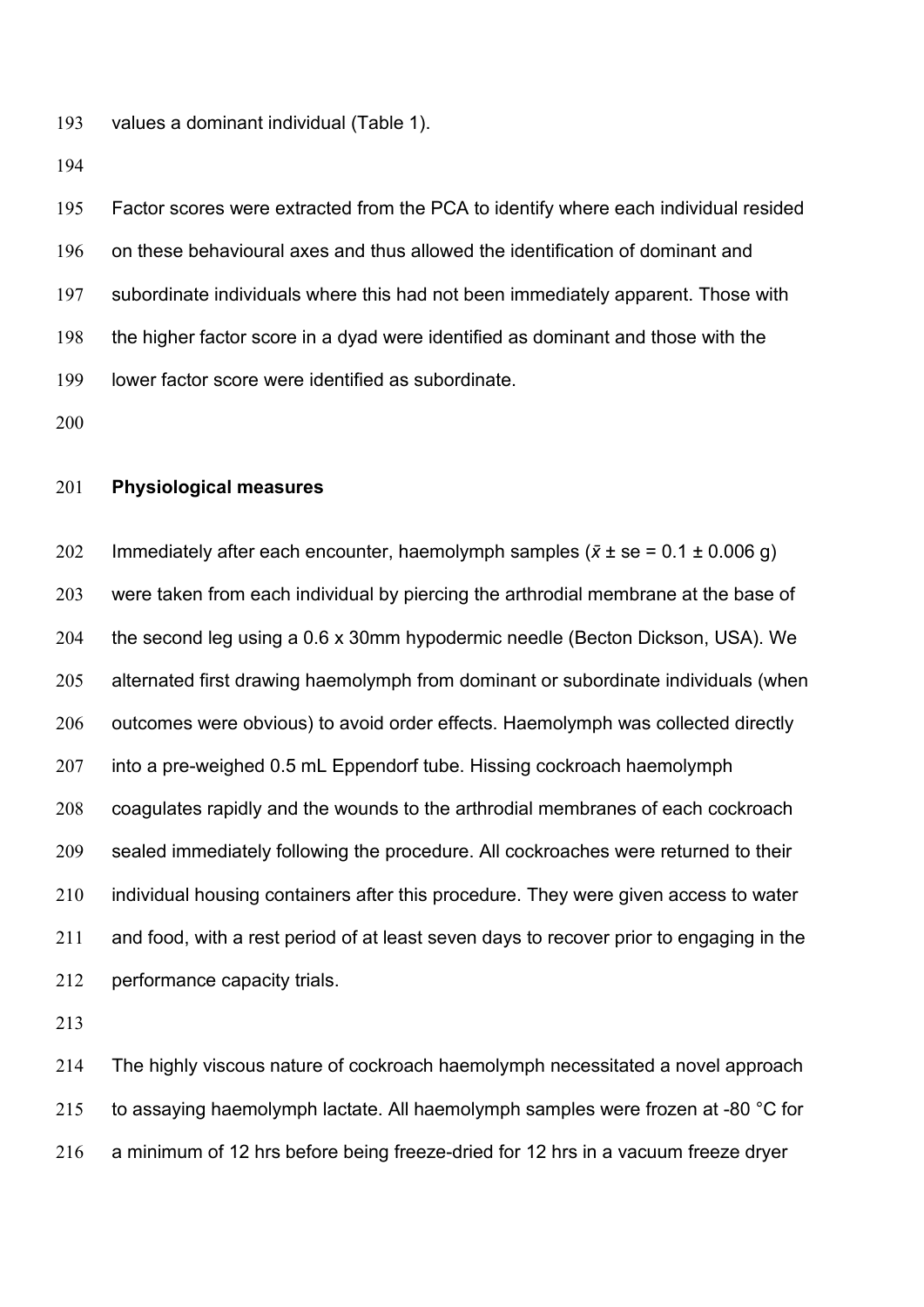(Birchover Instruments Ltd, UK). The resulting pellet was ground to a fine powder by hand using a dissecting seeker inserted into the Eppendorf tube. Each sample was then weighed to an accuracy of 0.0001 g and was analysed for *L*-lactate using the perchloric acid extraction method following Neat et al. (1998). The powdered haemolymph was suspended in 40-120 μl of chilled 0.3 M perchloric acid in a ratio of 222 1 mg powder to 3.3 µl acid. Suspensions were thoroughly mixed using a vortex mixer and centrifuged for 10 minutes at 11,000 rpm. The resulting supernatant was 224 decanted into a clean 0.25 mL Eppendorf tube and stored at 4  $^{\circ}$ C. This process was repeated, adding an identical volume of acid as before to the resulting pellet, which was vortexed and centrifuged as before. The supernatant was decanted and added 227 to the previously-extracted volume for each sample. Samples were then neutralised by adding 10-25 μl 2M potassium bicarbonate, vortexed and centrifuged as before. This final supernatant was decanted and analysed for *L*-lactate following a spectrophotometric method using a standard laboratory kit (Trinity Biotech PLC, Bray, Co Wicklow, Ireland). *L*-lactate concentration was calculated as mg of lactate per g dry haemolymph powder.

#### **Performance capacity trials**

 Cockroach strength was measured using a tensile testing machine (5969, Instron, USA) with a 50 N load cell. Each cockroach was tethered using a 60 cm length of 0.25 mm nylon fishing line attached to the dorsal surface of the second thoracic segment using cyanoacrylate glue and a small piece of tape (see van Casteren & Codd 2010). The tether was looped around a pulley and attached to the machine, 240 which slowly pulled the cockroach backwards at a rate of 9 mm per second. The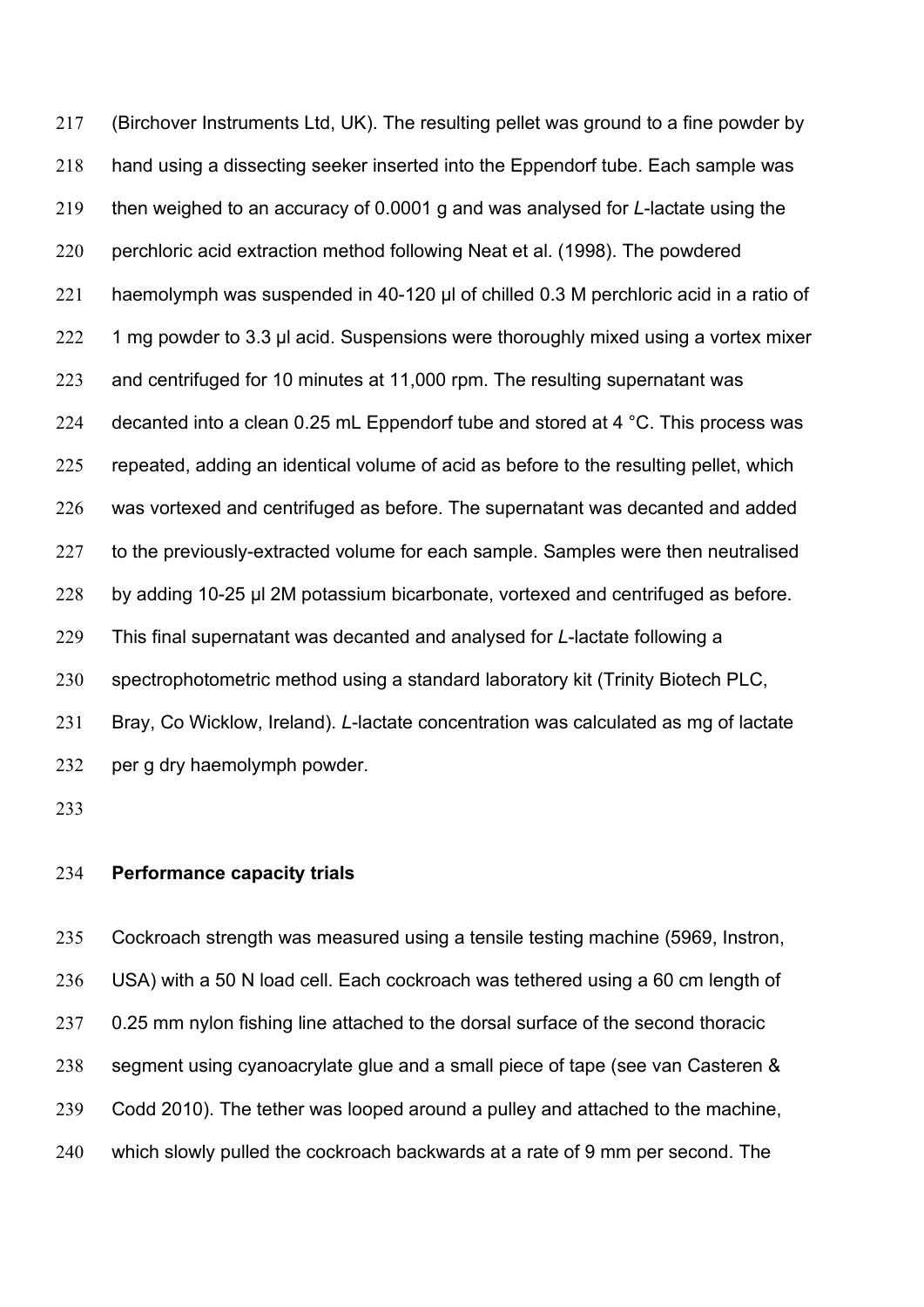cockroach was placed on a textured rubber mat to provide grip and was provided with half of a plastic cup for shelter, to promote forward motion towards the shelter and away from the pulley. Strength trials were terminated once the animal was drawn as far back as the pulley or let go of the mat. The maximum force (N) with which the cockroach was able to resist the backwards pull from the machine was recorded. The trial was repeated three times with approximately 24 hrs between 247 trials and the average tension of the three trials was recorded. The trial order of animals was randomised for each repetition and cockroaches were kept in their own enclosures with *ad libitum* access to food and water throughout the trial period. Due 250 to the amount of manipulation involved in the strength trials, it was necessary to conduct these last so that the cockroaches would behave as naturally as possible during their staged encounters.

#### **X-ray computed tomography**

 To gain measurements of the respiratory systems of the individuals, they were first 256 killed by freezing at -80 °C. Cockroaches were scanned using X-ray computed tomography (Phoenix v|tome|x m 240kV, Waygate Technologies, Wunstorf, Germany) to produce internal and external morphometrics. Cockroaches were wrapped in a thin sheet of X-ray translucent polystyrene foam and placed in a hollow 260 plastic tube of sufficient width to prevent specimen deformation. The tube was mounted in the scanner. X-ray projection images were acquired in 250 ms intervals (2638 in total over a 360° rotation) using an energy and current of 75 kV and 200 µA. 263 Scans were conducted in three sections, so as to image the entire body length at a maximal spatial resolution of 30 microns per voxel. The three sections; head to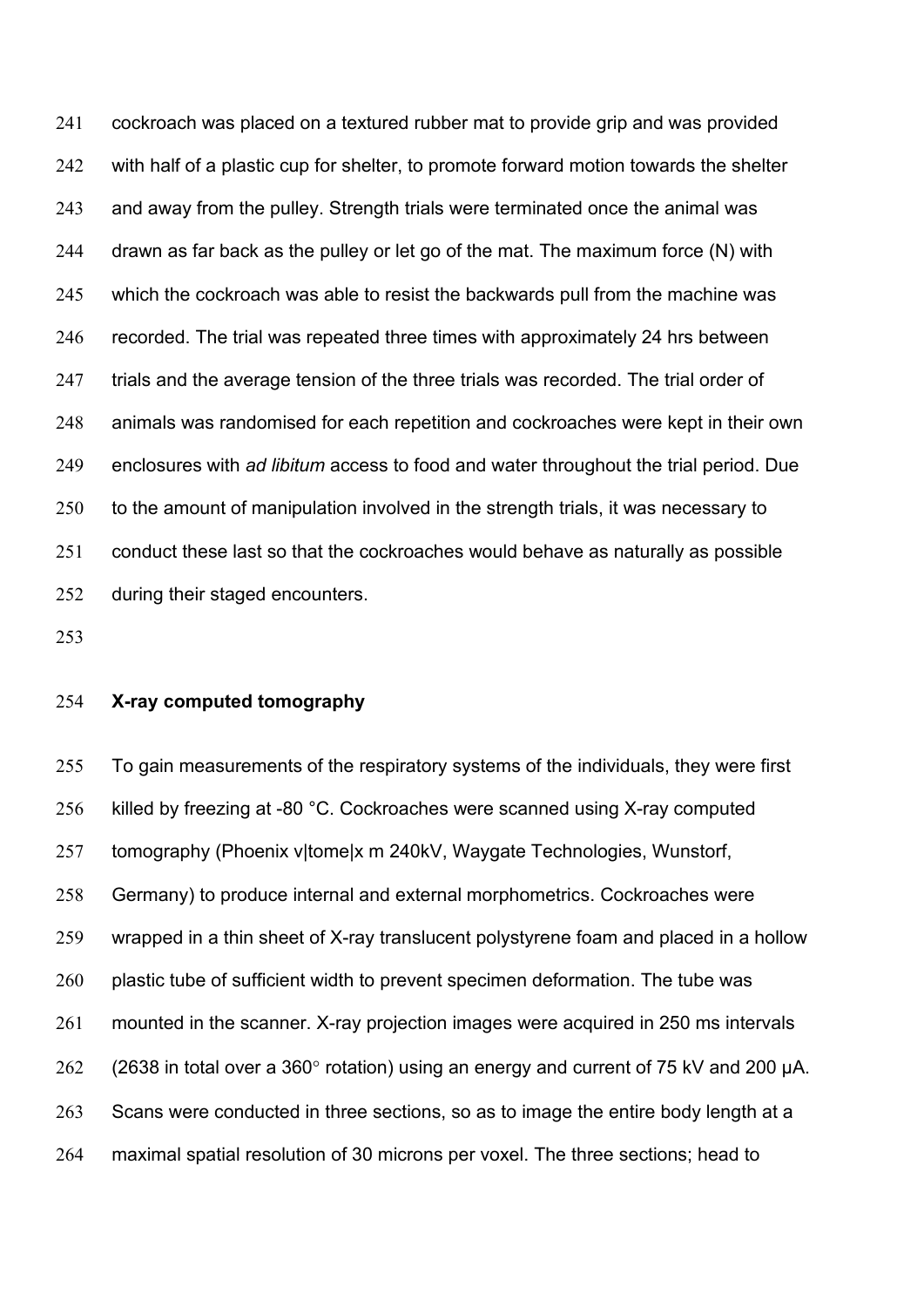thorax, thorax to abdomen, and abdomen were automatically stitched together using Phoenix Datos|x v2 software (Waygate Technologies, Wunstorf, Germany). Using complete body scans, the hissing structure of the  $4<sup>th</sup>$  spiracle and full tracheal network of the respiratory system was identified and digitally segmented using VGStudio MAX 2.2 (Volume Graphics GmbH, Germany). The tracheal network was clearly identifiable from the surrounding tissues as the air delivery system is hollow and unlike denser tissue. Measurements of total respiratory volume and total body volume (mm<sup>3</sup>) were recorded from the scan data.

#### **Statistical methods**

275 As the total respiratory volume of the cockroaches was found to be positively correlated with the total body volume in both species (Spearman's rank correlations: *G. oblongonota*: rs = 0.935, *N* = 46, *P* < 0.0001; *A. insignis*: rs = 0.857, *N* = 32, *P* < 278 0.0001), the residual respiratory volumes from these relationships were calculated in order to investigate the extent to which the respiratory volumes of dominant and subordinate individuals deviated from the allometric body volume-respiratory volume relationship. Residuals were calculated from a simple regression for each species with respiratory volume as the dependent variable and whole body volume as the independent variable.

 As the overall body volumes of the cockroaches were non-normally distributed, these data were log-transformed, while the *L*-lactate data was multiplied by 10,000 then transformed by calculating the square-root. Each *L*-lactate value was multiplied by 10,000 in order to ensure that the predictor variables in our models (*L*-lactate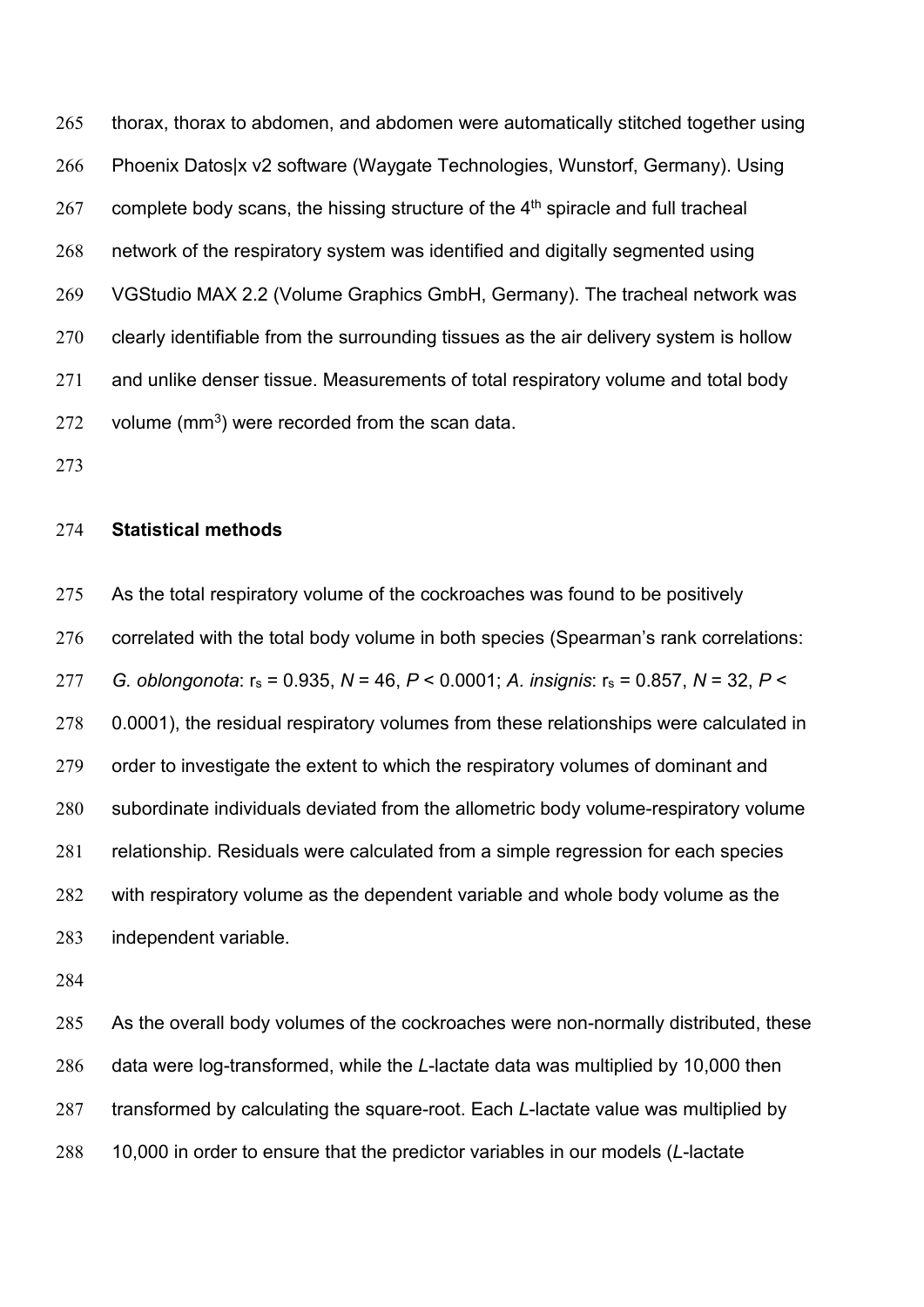concentration and residual respiratory volume) were on the same scale. To investigate the effects of these respiratory variables on fight outcome, we used binomial generalized mixed models with a logit link function and backwards stepwise model reduction with ANOVA. 'Contest identity' was included as a random effect to control for the non-independence of results from winners and losers interacting in the same contest dyad while allowing us to retain the information for each individual. Species were analysed separately. The factor in each model was contest outcome (dominant or subordinate), and the variables were residual respiratory volume and post-contest *L*-lactate concentration. Where transformation failed to normalise data, non-parametric tests were used. All statistical analyses were conducted using R version 3.4.1.

#### **Ethical note**

 Engaging in contests is a noninjurious behaviour for hissing cockroaches. The performance capacity trials were also noninjurious. In order to undergo X-ray computed tomography, the subject must remain absolutely still and thus it was necessary to kill the cockroaches prior to scanning. Cockroaches were humanely killed by freezing at -80 °C. To minimize the number of individuals used we kept sample sizes to the minimum suitable for the effective analysis of physiology, performance capacities and of fight outcomes.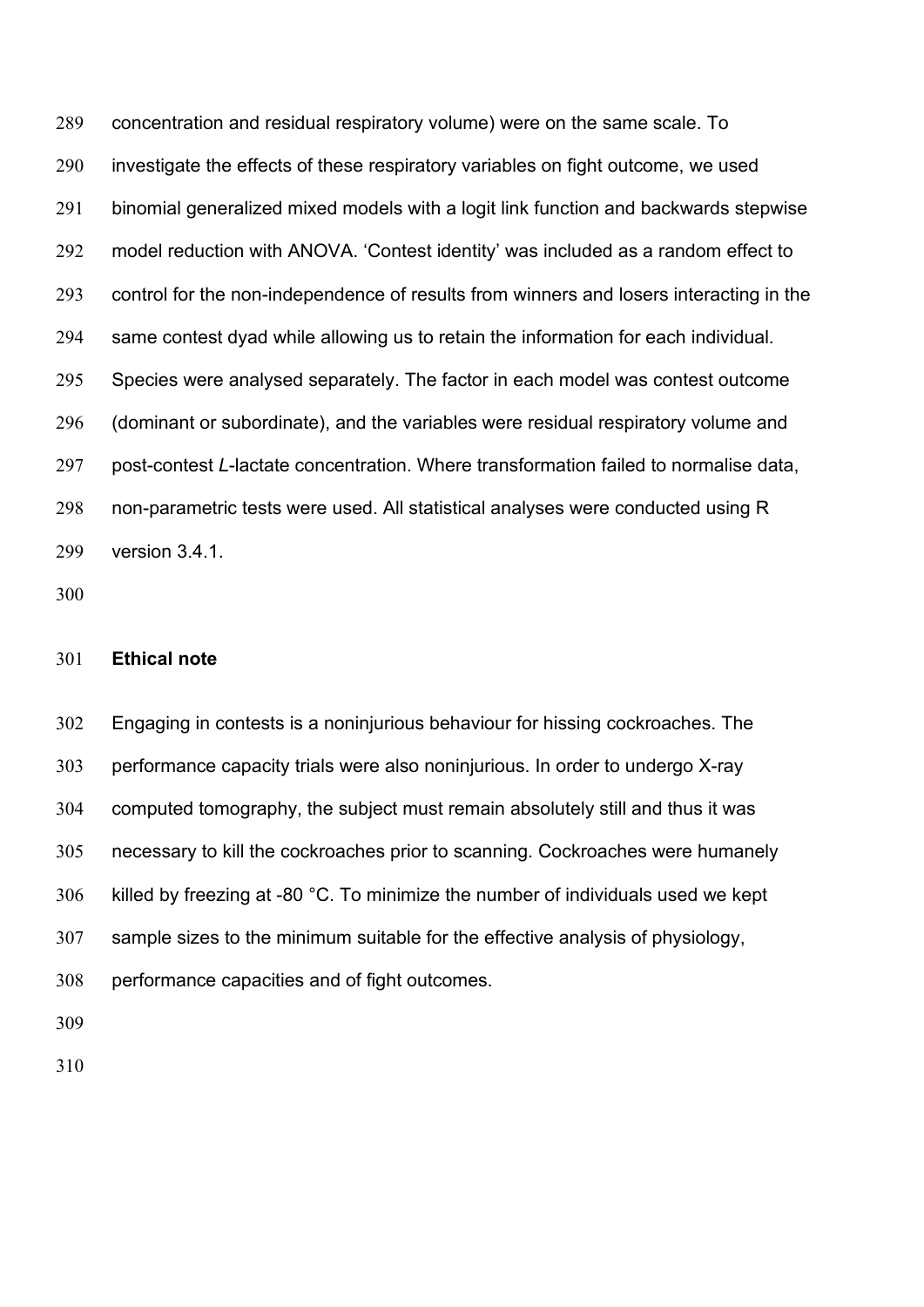## **Results**

Few individuals flipped their opponent during encounters, but *Gromphadorhina* 

*oblongonota* was more likely to do this than *Aeluropoda insignis* (*G. oblongonota* =

14, *A. insignis* = 1). Few interactions involved hissing, but *G. oblongonota* was less

likely to perform this behaviour than *A. insignis* (*G. oblongonota* = 6, *A. insignis* =

12).

As the contestants were size-matched, there was no difference in body size between

dominant and subordinate individuals in *Gromphadorhina oblongonota* ( $\chi^2_{43}$  = -0.06,

320  $P = 0.952$ ), or *Aeluropoda insignis* ( $\chi^2$ <sub>29</sub> = 0.583,  $P = 0.56$ ). There was a positive

correlation between body size and mean tension (N) of resistance produced by both

*G. oblongonota* (Spearman's rank correlation, *r*<sup>s</sup> = 0.508, *N* = 46, *P* < 0.001) and *A.* 

*insignis* (Pearson's product-moment correlation: r30 = 0.798, *P* < 0.001). As the

strength of contestants was correlated with body size, and the contestants were size-

matched, fight outcome was not related to individual strength in either *G.* 

 *oblongonota* (Wilcoxon signed rank test: V21 = 145, *P* = 0.897) or *A. insignis* (Paired 327 t-test:  $t_{17} = -1.077$ ,  $P = 0.296$ ).

#### *Respiratory physiology and fight outcomes*

 When analysing *G. oblongonota* data, model reduction procedures indicated that *L*- lactate should be removed as a covariate (*P* = 0.085). However, interactions between this variable and respiratory volume may have relevant biological implications that are otherwise hard to detect. We therefore ran the model twice,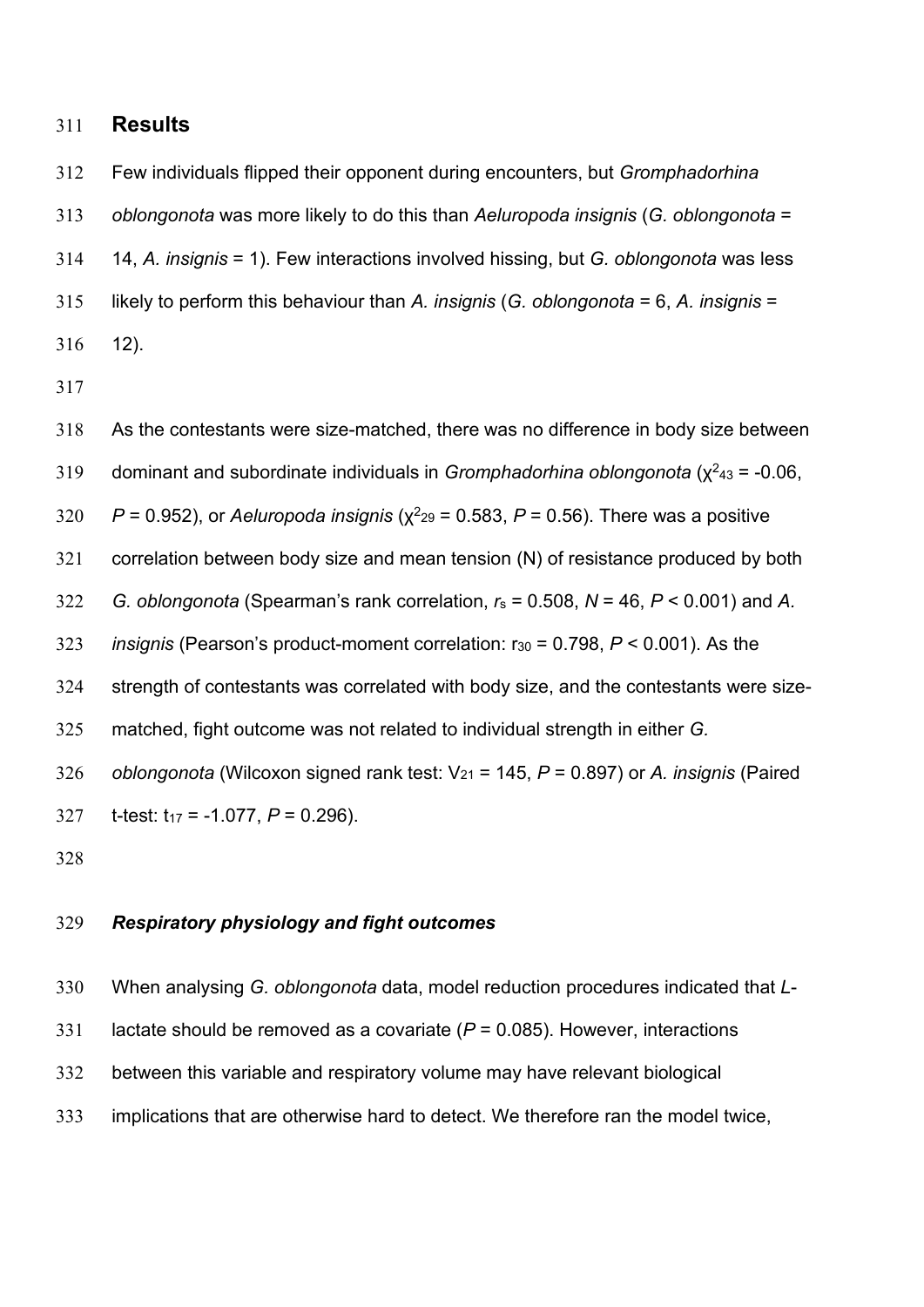once with *L*-lactate retained, and once with it removed, and interpreted results from both. In both cases, the main effect of respiratory volume remained.

 From our CT-scans we were able to visualise the whole body, respiratory systems and hiss-producing structures of both species (Figure 1). The specialised hissing spiracle of the hissing cockroaches is identifiable as a scleratised void internal to the 4<sup>th</sup> spiracle, with a sphincter-like pinch-point connecting it to the rest of the respiratory system (Figure 1). In *G. oblongonota*, there was a significant difference in residual respiratory volumes between animals of differing dominance status. Dominant individuals were found to have positive residual respiratory volumes, whereas subordinate individuals were found to have negative residual respiratory 345 volumes (χ<sup>2</sup><sub>41</sub> = -3.698, *P* < 0.001; Figure 2). In *A. insignis*, dominant and subordinate individuals did not differ in residual respiratory capacity ( $\chi^2_{27}$  = 1.203, *P*  $347 = 0.229$ ; Figure 2).

 Post-contest levels of *L*-lactate between dominant and subordinate individuals did 350 not differ in either species (*G. oblongonota*: χ<sup>2</sup><sub>41</sub> = -1.024, *P* =0.306*; A. insignis*: χ<sup>2</sup><sub>27</sub>  $351 = 0.760$ ,  $P = 0.447$ ). However, there was a significant interaction between residual respiratory volume and *L*-lactate concentration on contest outcome in *G. oblongonota* ( $\chi^2$ <sub>41</sub> = 2.907, *P* = 0.004), driven by different relationships between residual respiratory volume and post-contest *L*-lactate concentration between dominant and subordinate individuals. In dominant individuals, there is no significant relationship between residual respiratory volume and post-contest *L*-lactate, although the correlation coefficient is negative (Pearson's product-moment 358 correlation:  $r_{21}$  = -0.128,  $P$  = 0.56). In subordinate individuals, there is also no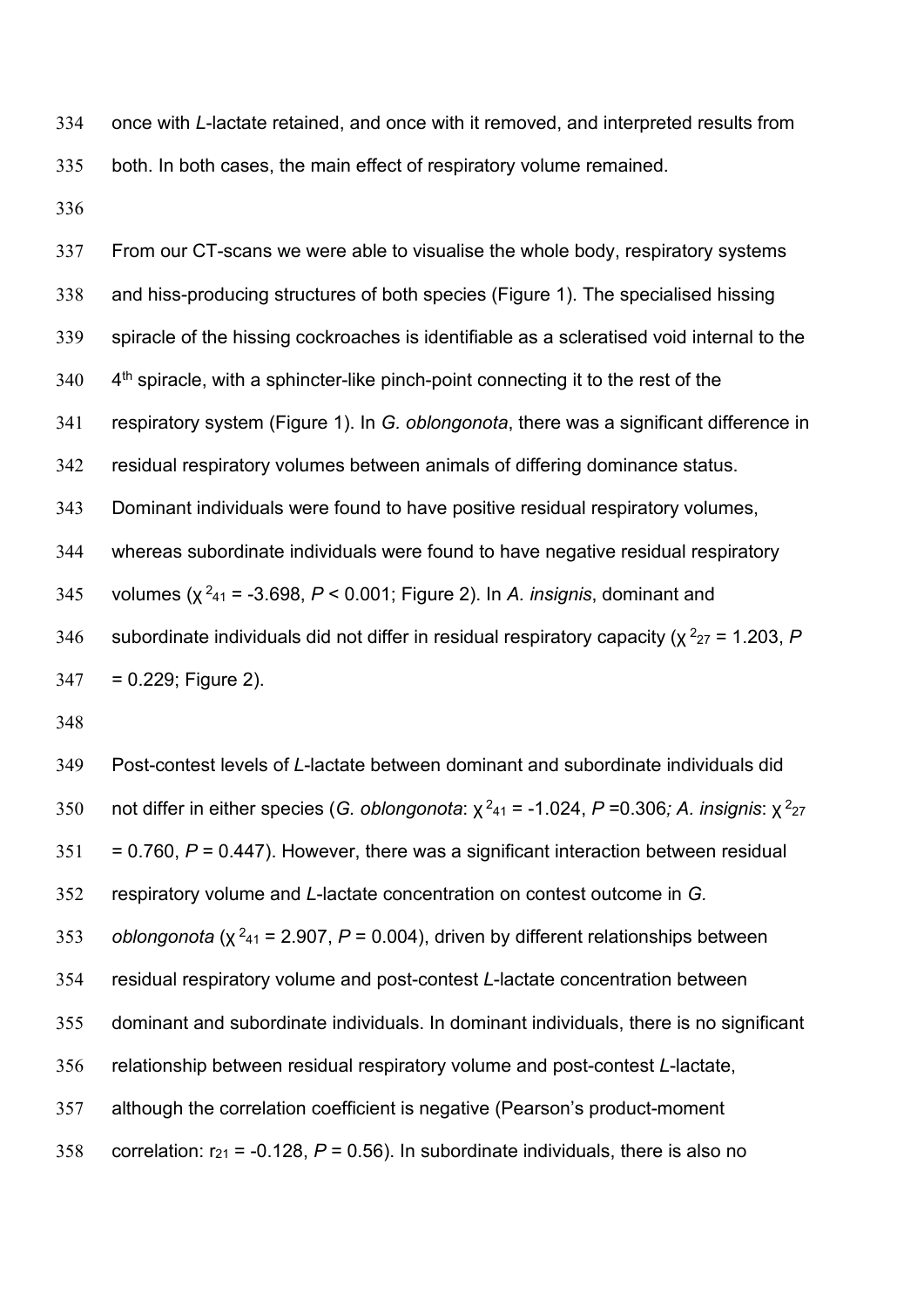significant relationship between residual respiratory volume and post-contest *L*- lactate, although the correlation coefficient is positive (Pearson's product-moment 361 correlation:  $r_{21}$  = 0.319,  $P$  = 0.138). There was no significant interaction between residual respiratory volume and *L*-lactate concentration on contest outcome in *A. insignis* ( $\chi^2_{27}$  = -1.384, *P* = 0.166).

 There was no difference in post-contest *L*-lactate concentrations between the species (Welch's two sample t-test: t73.3 = 1.346, *P* = 0.183). *G. oblongonota* had overall larger body sizes than *A. insignis* (Welch's two sample t-test: t66.0 = -8.406, *P*  $368 < 0.0001$ ) and larger raw respiratory volumes (Welch's two sample t-test:  $t_{58.0} = -1$  8.145, *P* < 0.0001). They also had larger relative respiratory volumes (respiratory volume/body volume) than *A. insignis* (Kruskal-Wallis:  $χ²₁ = 22.602$ ,  $P < 0.001$ ; Figure 3).

## **Discussion**

 In animal contests, it is usually the larger of the opponents that wins, and physical fighting is usually avoided if clear size differences exist between opponents. We have demonstrated that when opponents are size-matched, typical indices of RHP (here size and strength) are no longer able to predict contest outcomes. In the absence of such asymmetries, the underlying respiratory capacity of the competitors differed between dominant and subordinate individuals, indicating its potential importance in determining contest outcomes. We used two species of Madagascan hissing cockroach to test the assumptions of differential investment in aggressive behaviour. We have previously demonstrated that *Gromphadorhina oblongonota* is a much more aggressive species than *Aeluropoda insignis*, with more elaborate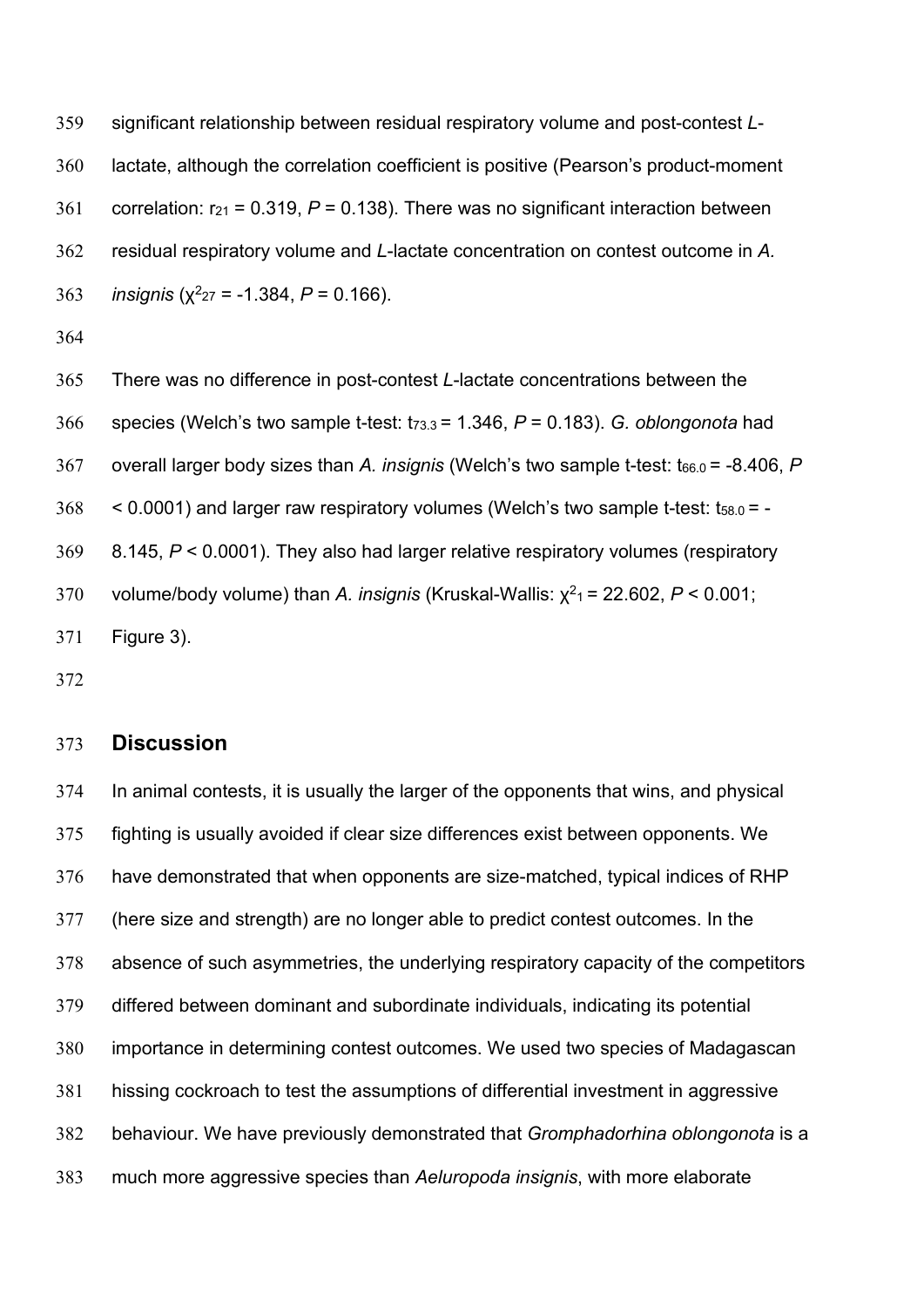weaponry for use in aggressive encounters (Durrant et al. 2016). It appears that the larger, more heavily weaponised male *G. oblongonota* competes for females via competitive exclusion of rivals, whilst the smaller, less-aggressive male *A. insignis* rely more on post-copulatory sperm competition to secure fertilisations, demonstrated by their absolutely larger investment in testis size than their sister genus *Gromphadorhina* (Durrant et al. 2016). What remained to be seen was how aggressive encounters within each species were resolved, especially when opponents were size-matched.

 We found that the larger, more aggressive *G. oblongonota* had a greater relative investment in its respiratory system than the less physically aggressive *A. insignis*. Thus, the greater relative respiratory volumes of *G. oblongonota* may be required to fuel its more vigorous, and potentially energetically demanding, contest behaviour. Indeed, it was found that *G. oblongonota* individuals that had larger than predicted respiratory capacities for their size were more likely to be dominant. Similar results have been found in hermit crabs *Pagurus bernhardus*, where winners of contests were found to have larger than expected concentrations of the respiratory pigment haemocyanin than expected for their size (Mowles et al. 2009). In both of these contest interactions, it appears that the contestants engage in energetically costly behaviour that places demands on aerobic metabolism, and can force them into anaerobic respiration as evidenced by the accumulation of lactic acid (Briffa & Elwood 2005).

 We have demonstrated that when size and strength differences are removed by size-matching opponents, a potential effect of respiratory capacities on the outcome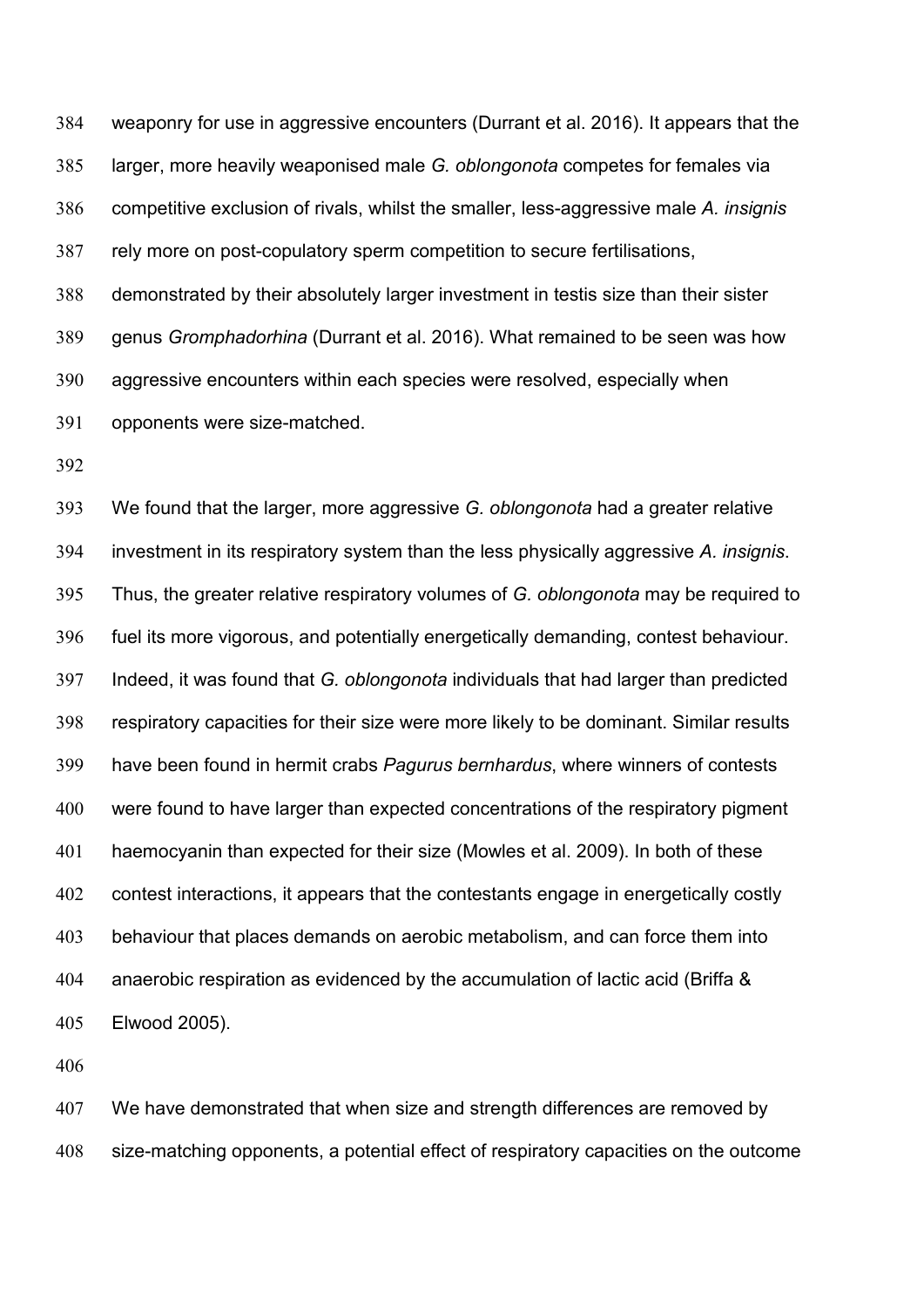of contests is revealed. Here, the ability to effectively deliver oxygen to the tissues may enhance fighting ability by allowing longer lasting aerobic respiration. Adaptations for prolonging aerobic respiration, such as larger tracheal systems, probably evolved as a response to being a large invertebrate and to then maximise oxygen exchange when burrowing through leaf litter. This is likely why we saw no differences in *L*-lactate concentrations between competitors. Having the aerobic capacity for their size and ecological niche could act as a substrate for sexual selection and thus allow its further utility in male-male contests.

 When investigating adaptations to contest behaviour, it is important to consider not 419 just the physical weaponry used by species, or the combative behaviours that they may employ, but also the underlying physiology that may permit vigorous contest behaviour to be performed. The relatively larger amount of body volume devoted to the respiratory system in *G. oblogonota* than *A. insignis* suggests that *G. oblogonota* has evolved not just larger weaponry for fighting, but also a system to more effectively deliver oxygen to the tissues. Whilst this system may have evolved in 425 response to the problem of efficiently delivering oxygen to the tissues in an increasingly larger-sized insect; such an adaptation may also support its ability to engage in more vigorous contests. This could explain why dominant males in our interactions had relatively larger respiratory systems than predicted for their size.

430 In the cockroach Order, there are many examples of sexually selected morphologies and associated behaviours adapted to maximise fertilisation success. In the Cuban burrowing cockroach, *Byrsotria fumigata*, the females are wingless and larger than males, a typical feature of oviparous and ovoviviparous species, while the males are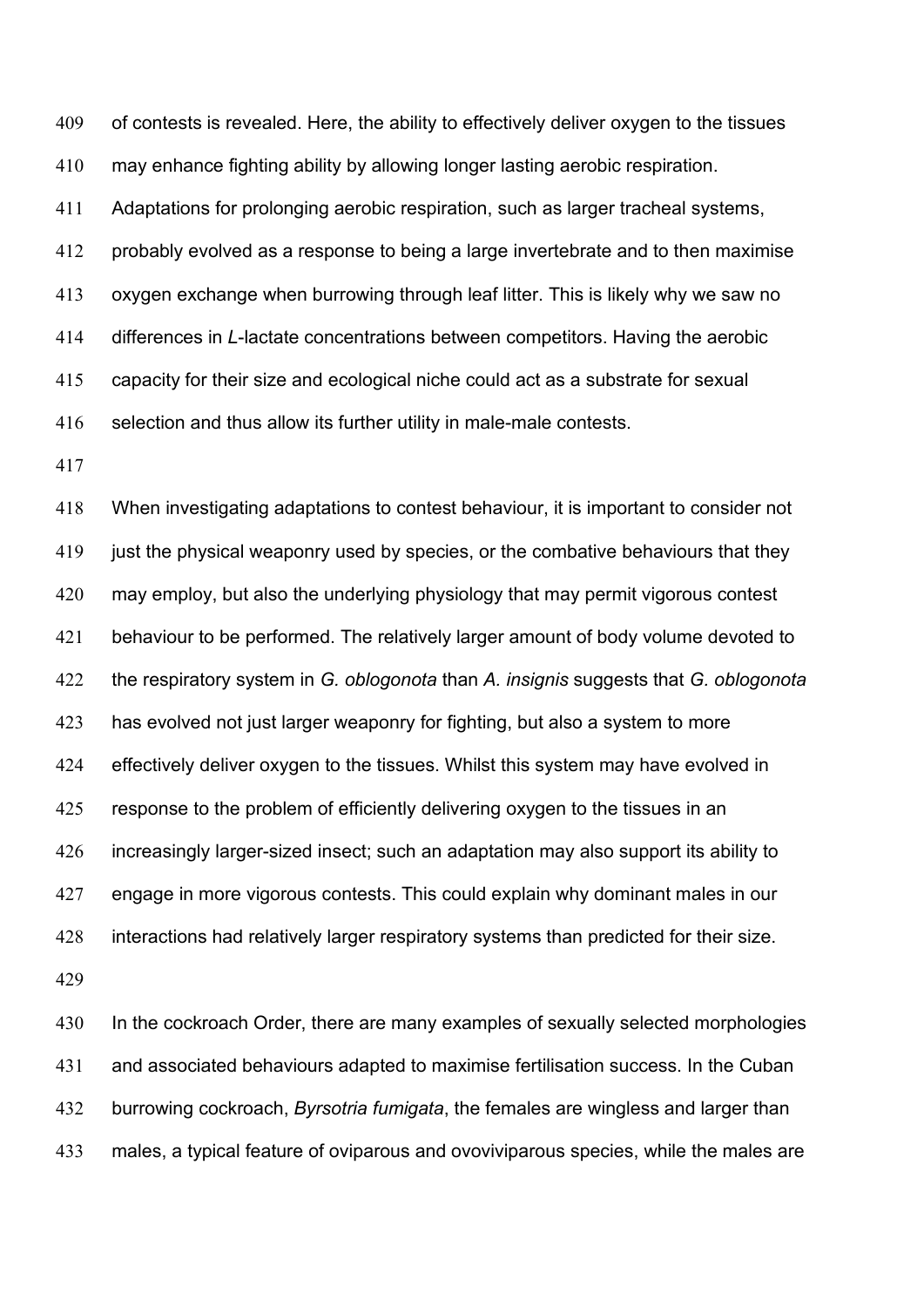much smaller and use their wings in a courtship display to attract females (Mowles and Jepson 2015). The wholly flightless tribe Gromphadorhini presents a very different strategy, with the males being larger than the females and furnished with varying degrees of species-specific weaponry with which to compete for access to females. Here, we have investigated two species at the extremes of this range, and while we urge caution in any two-species comparison (see Garland Jr & Adolph 440 1994), these extremes allow us to suggest how sexual selection may be driving different strategies within this tribe.

 It appears that our two study species represent different approaches to gaining fertilisations and each possesses the necessary morphological and physiological adaptations to do so. *A. insignis* exhibits very little aggressive behaviour and typical correlates of RHP are not associated with dominance status as it likely obtains fertilisations via post-copulatory sperm competition (Durrant et al. 2016). Trials of strength are more common in the more aggressive *G. oblongonota*, which likely obtains fertilisations by fighting for access to and monopolisation of females (Durrant et al. 2016), necessitating more prominent weaponry and associated respiratory physiology. Thus, even within a family of animals known for their aggressive interactions (Clark & Moore 1994), different competitive strategies for obtaining fertilisations may be associated with differences in morphology, physiology and contest behaviours. Where male competitors engage in size-matched contests and thus size differences cannot be accurately used as indices of RHP, an examination of the underlying physiological and metabolic components of RHP is warranted to understand the evolution of such systems.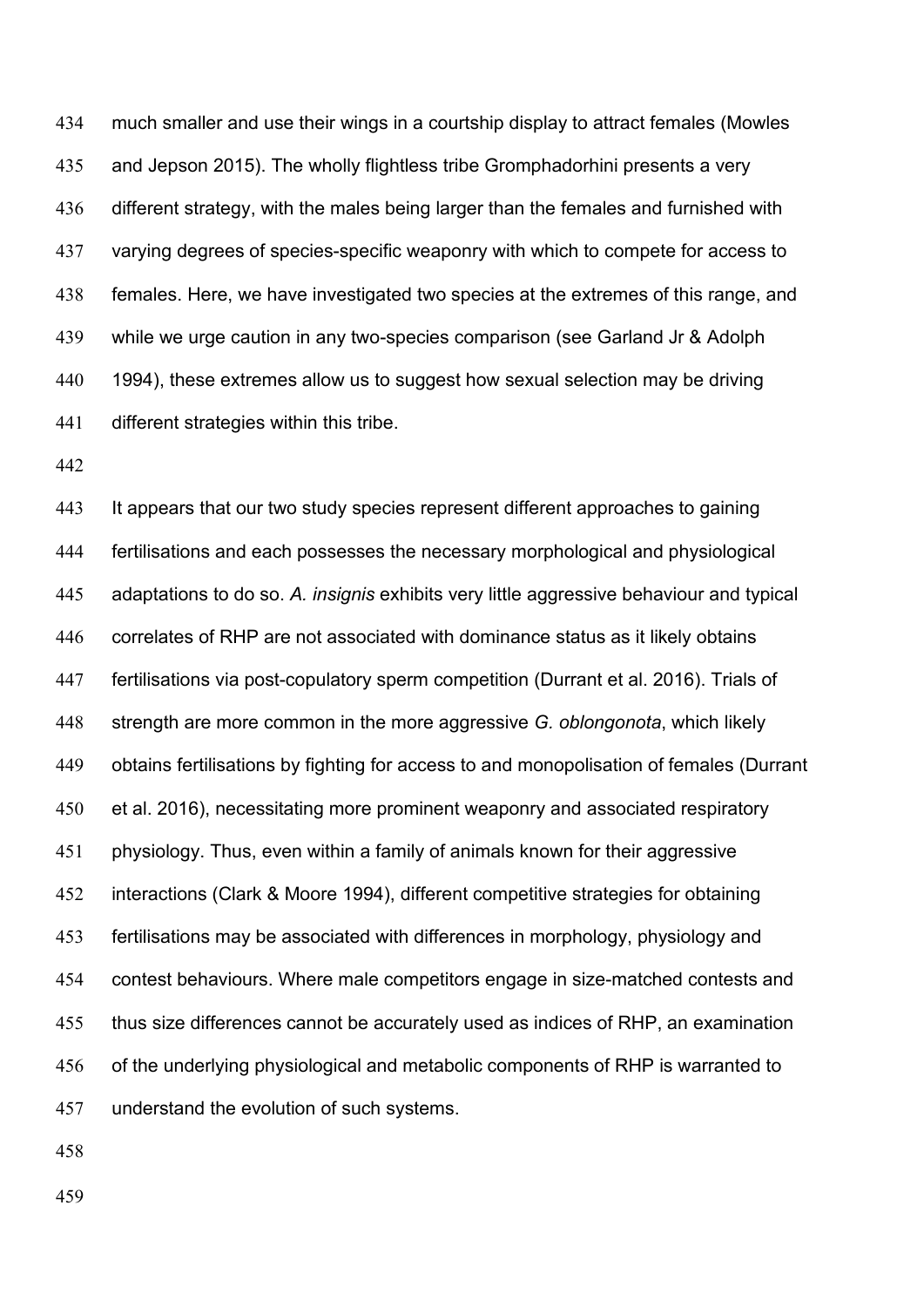#### **References**

- Andersson, M. (1994) *Sexual Selection*. Princeton University Press, Princeton, NJ.
- Archer, J. 1988. *The Behavioural Biology of Aggression*. Cambridge: Cambridge University Press.
- Bell, W., Roth, L. & Nalepa, C. 2007. *Cockroaches: Ecology, behavior and*
- *natural history*. Johns Hopkins University Press, 2007.
- Blumstein, D. T., Evans, C. S. & Daniel, J. C. 2006. *JWATCHER v. 1.0*. See
- [www.jwatcher.ucla.edu.](http://www.jwatcher.ucla.edu/)
- Brandt Y. 2003. Lizard threat display handicaps endurance. *Proceedings of the*
- *Royal Society of London B – Biology*, 270, 1061–1068.
- Briffa, M. & Elwood, R. W. 2005. Rapid change in energy status in fighting
- animals: causes and effects of strategic decisions. *Animal Behaviour*, 70, 119-124.
- Clark, D. & Moore, A. 1994. Social interactions and aggression among male
- Madagascar hissing cockroaches (*Gromphadorhina portentosa*) in groups
- (Dictyoptera, Blaberidae). *J. Insect Behav*. 7, 199–215.
- Clutton-Brock, T. H., S. D. Albon, R. M. Gibson & F. E. Guinness. 1979. The
- logical stag: adaptive aspects of fighting in red deer (*Cervus elaphus* L.). *Animal*
- *Behaviour*, 27(1): 211-225.
- Detto, T., Jennions, MD. & Backwell, PRY. When and why to territorial coalitions
- occur? Experimental evidence from a fiddler crab. *The American Naturalist*, 175,
- E119-25.
- Durrant, K. L., Ian M. Skicko, IM, Sturrock, C., & Mowles, S. L. 2016.
- Comparative morphological trade-offs between pre- and post-copulatory sexual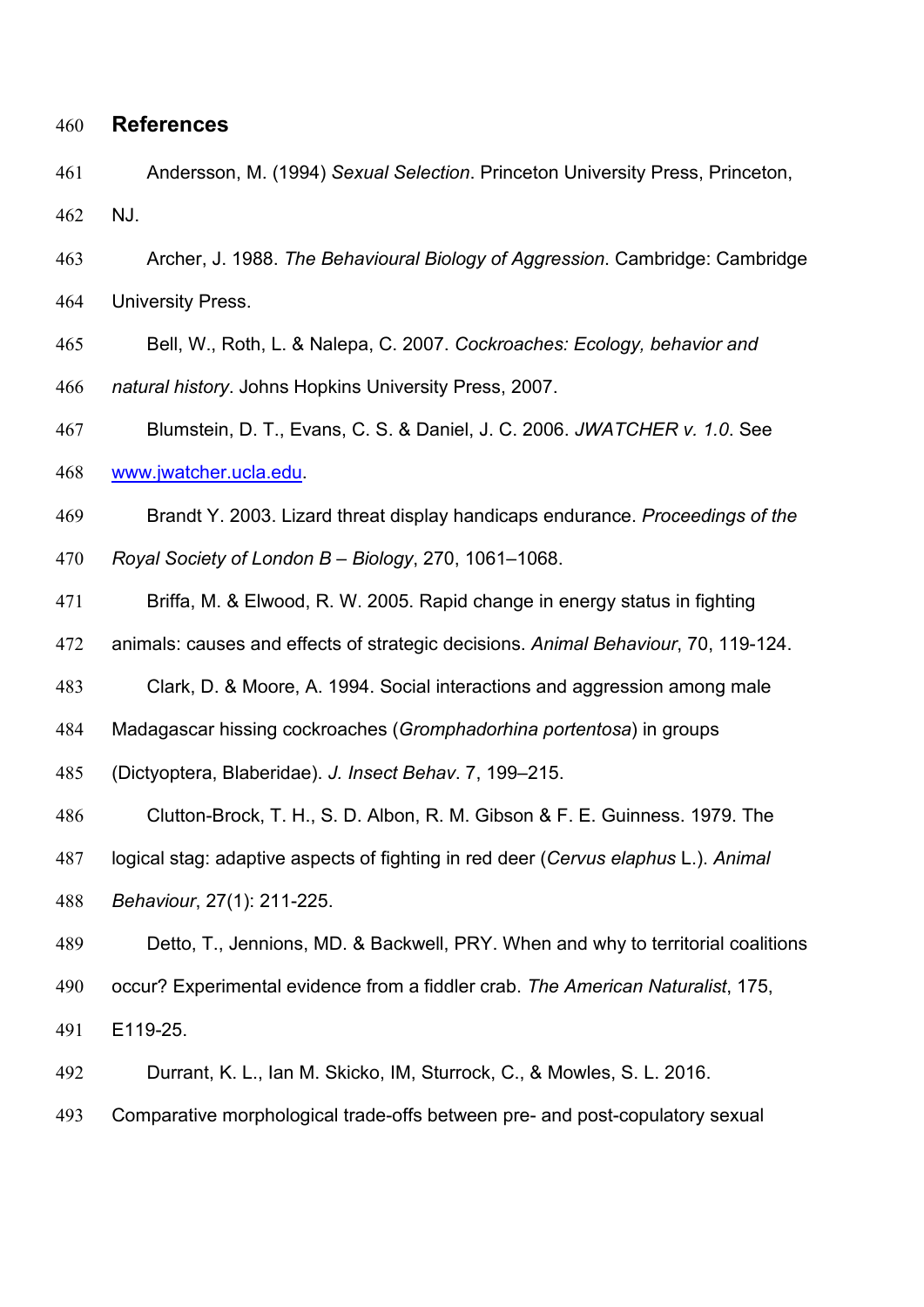selection in Giant hissing cockroaches (Tribe: Gromphadorhini). Scientific Reports, 6, 36755.

 Emlen, D. J. 2008*.* The Evolution of Animal Weapons. *Annual Review of Ecology, Evolution, and Systematics*, 39, 387-413.

Enquist, M. & Leimar, O. 1983. Evolution of fighting behaviour: decision rules

and assessment of relative strength. *Journal of Theoretical Biology*, 102, 387-410.

Garland Jr, T., & Adolph, S. C. 1994. Why not to do two-species comparative

studies: limitations on inferring adaptation. *Physiological Zoology*, 67, 797-828.

 Goyens, J., Dirckx, J. & Aerts, P. 2015. Stag beetle battle behaviour and its associated anatomical adaptations. *Journal of Insect Behavior*. 28, 227-244.

Jennions, M.D., and P.R.Y. Backwell (1996) Residency and size affect fight

 duration and outcome in the fiddler crab Uca annulipes. *Biological Journal of the Linnean Society* 57(4):293–306.

 Koehler, P. G. Agee, H. R. Leppla, N. C. & Patterson, R. S. 1987. Spectral sensitibity and behavioural response to light quality in the German Cockroach (Dictyoptera: Blattellidae). *Annals of the Entomological Society of America*, 80: 820- 822.

 Logue, D. M., Takahashi, A. D. & Cade, W. H. 2011. Aggressiveness and size: a model and two tests. The American Naturalist, 177, 202-210.

 Lundrigan, B. 1996. Morphology of horns and fighting behavior in the family Bovidae. *Journal Of Mammalogy*, 77, 462-475.

 Mowles, SL. & Jepson, NM. 2015. Physiological costs of repetitive courtship displays in cockroaches handicap locomotor performance. *PLoS ONE*, 10(11): e0143664.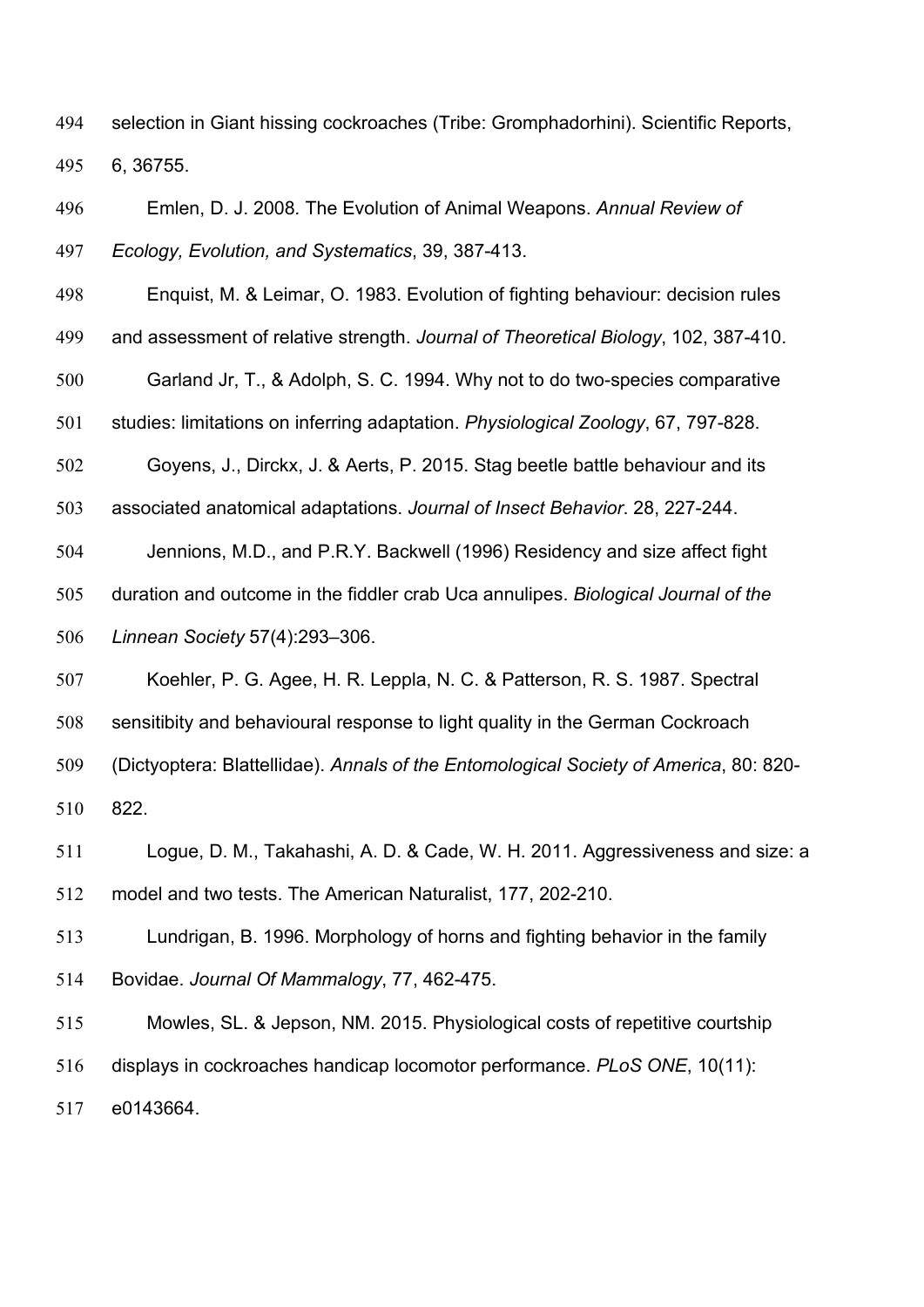Mowles, S. L., Cotton, P. A. & Briffa, M. 2009. Aerobic capacity influences giving-up decisions in fighting hermit crabs: does stamina constrain contests? *Animal Behaviour*, 78, 735-740.

 Mowles, S. L., Cotton, P. A. & Briffa, M. 2011 Flexing the abdominals: do bigger muscles make better fighters? *Biology Letters*, 7, 358-360.

 Neat, F.C., Taylor, A.C. & Huntingford, F.A. 1998. Proximate costs of fighting in male cichlid fish: the role of injuries and energy metabolism. *Animal Behaviour*, 55, 875-882.

Nelson, M. C. 1979. Sound production in the cockroach, *Gromphadorhina*

*portentosa*: The sound-producing apparatus. *Journal of Comparative Physiology*,

132: 27-38.

Nelson, M. C. & Fraser, J. 1980. Sound production in the cockroach,

*Gromphadorhina portentosa*: Evidence for communication by hissing. *Behavioural*

*Ecology and Sociobiology*, 6: 305-314.

Ohde T, Morita S, Shigenobu S, Morita J, Mizutani T, Gotoh H, Zinna RA,

Nakata M, Ito Y, Wada K, Kitano Y, Yuzaki K, Toga K, Mase M, Kadota K, Rushe J,

Corley Lavine L, Emlen DJ, & Niimi T. 2018. Rhinoceros beetle horn development

reveals deep parallels with dung beetles. *PLoS Genetics*, 14(10): e1007651.

Parker, G. A. 1974. Assessment strategy and the evolution of fighting behaviour.

*Journal of Theoretical Biology*, 47, 223–243.

Payne, R. J. H. 1998. Gradually escalating fights and displays: the cumulative

assessment model. *Animal Behaviour*, 56, 651-662.

Payne, R. J. H. & Pagel, M. 1996. Escalation and time costs in displays of

endurance. *Journal of Theoretical Biology*, 183, 185-193.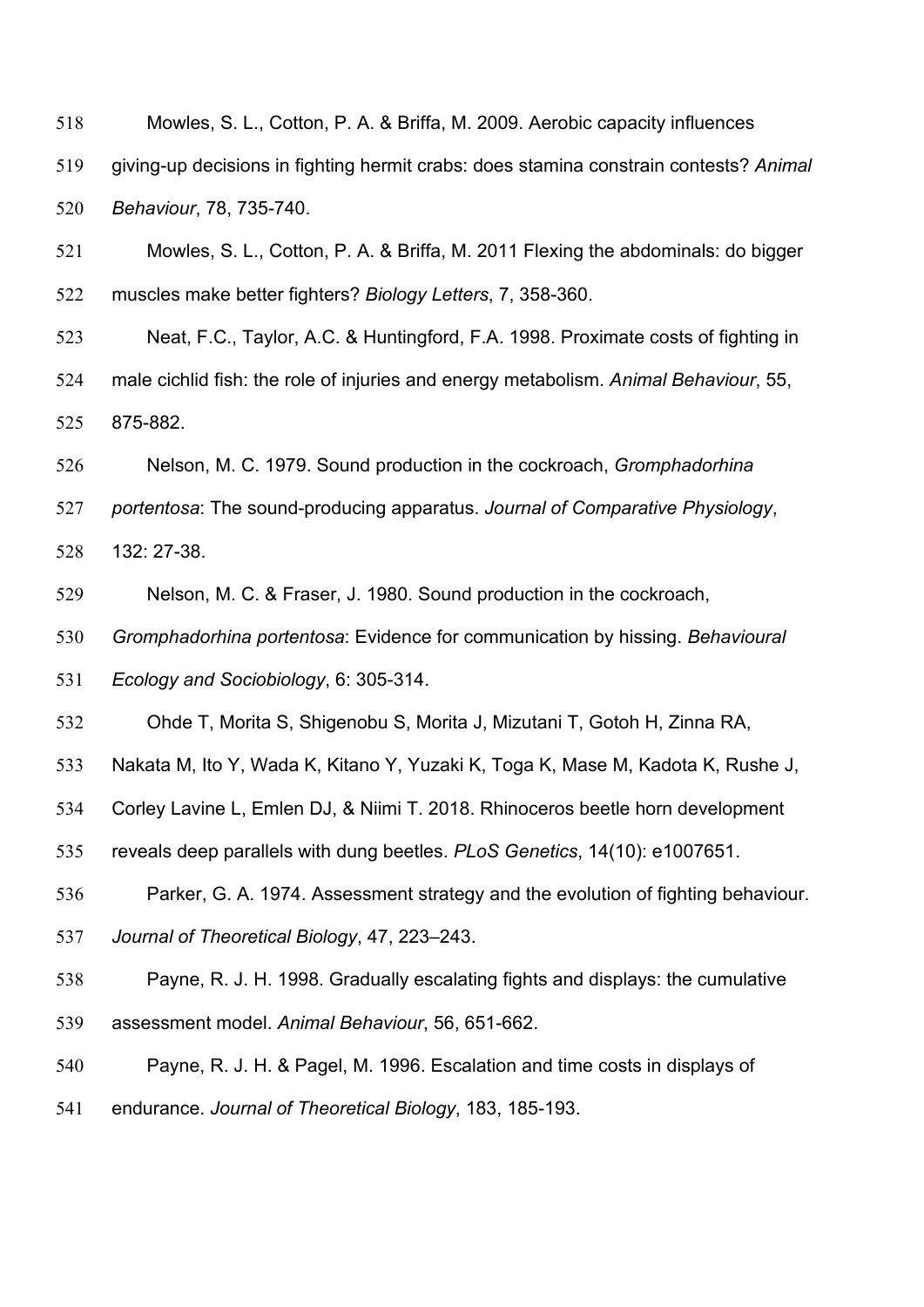- Payne, R. J. H. & Pagel, M. 1997. Why do animals repeat displays? *Animal Behaviour*, 54, 109-119.
- Schuck-Paim C. 2000. Orb-webs as extended phenotypes: Web design and size
- assessment in contests between *Nephilengys cruentata* females (Arenae,
- Tetragnathidae). *Behaviour*, 137, 1331-1347.
- Van Casteren A, Codd JR. 2010. Foot morphology and substrate adhesion in
- the Madagascan hissing cockroach, *Gromphadorhina portentosa*. *Journal of Insect*
- *Science*, 10:40 available online: insectsicence.org/10.40
- Wilkinson, P. F., & Shank, C. C. 1976. Rutting-fight mortality among musk oxen
- on Banks Island, Northwest Territories, Canada. *Animal Behaviour*, 24, 756-758.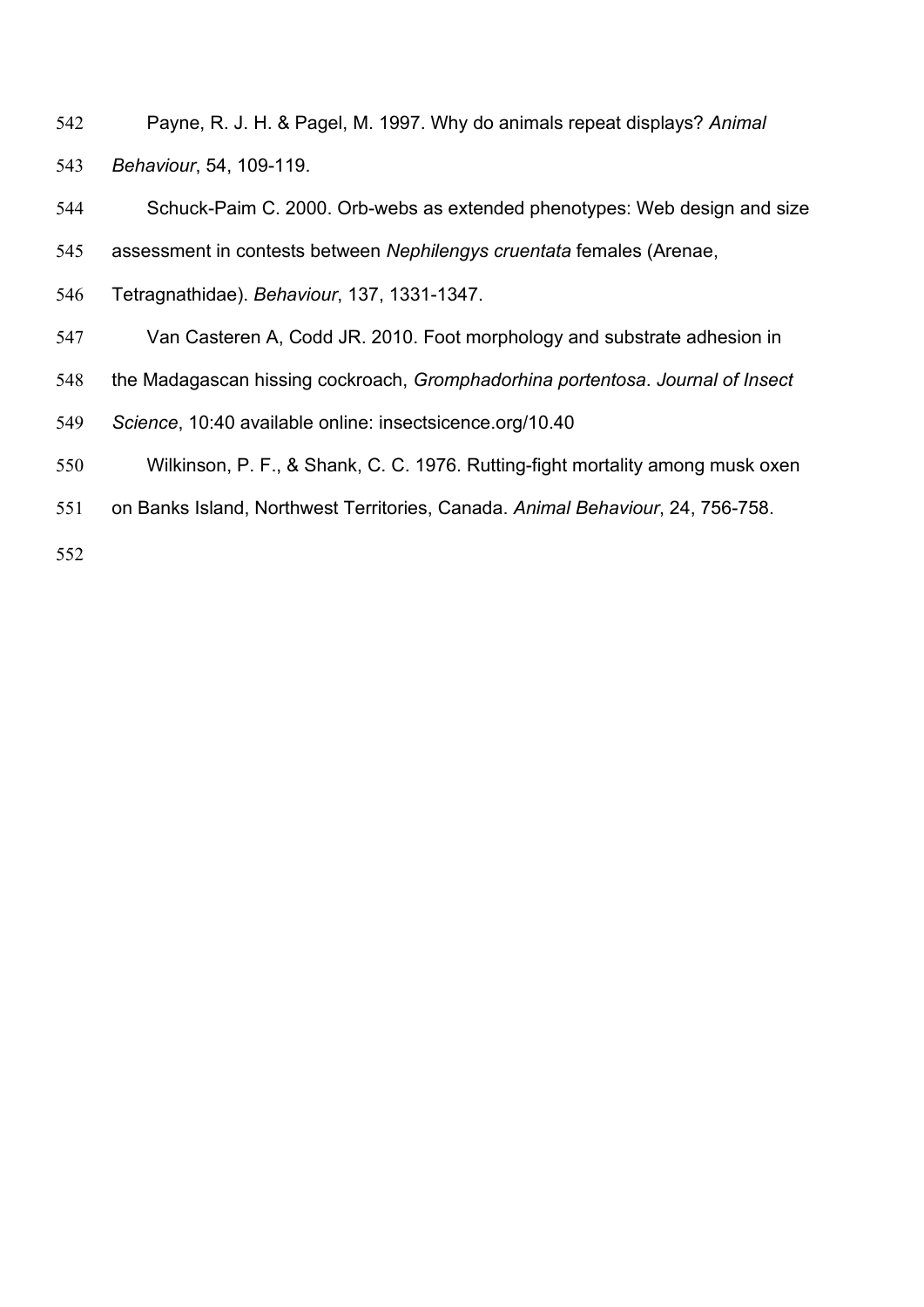## 553 **Table 1.**

- 554 Variable descriptions and their component loading of aggressive and submissive
- 555 behaviours in two species of giant hissing cockroach, as generated by principal
- 556 components analyses.

| Variable description               | <b>Behaviour</b> | G. oblongonota | A insignis |  |
|------------------------------------|------------------|----------------|------------|--|
|                                    | category         | Component      | Component  |  |
|                                    |                  | loading        | loading    |  |
| Proportion of interaction spent in | Submissive       | $-0.284$       | $-0.377$   |  |
| low posture                        |                  |                |            |  |
| Proportion of interaction spent    | Submissive       | $-0.236$       | $-0.464$   |  |
| retreating                         |                  |                |            |  |
| Proportion of interaction spent    | Aggressive       | 0.428          | $-0.115$   |  |
| approaching                        |                  |                |            |  |
| Number of antennations             | Aggressive       | 0.557          | 0.602      |  |
| performed                          |                  |                |            |  |
| Number of butts performed          | Aggressive       | 0.608          | 0.517      |  |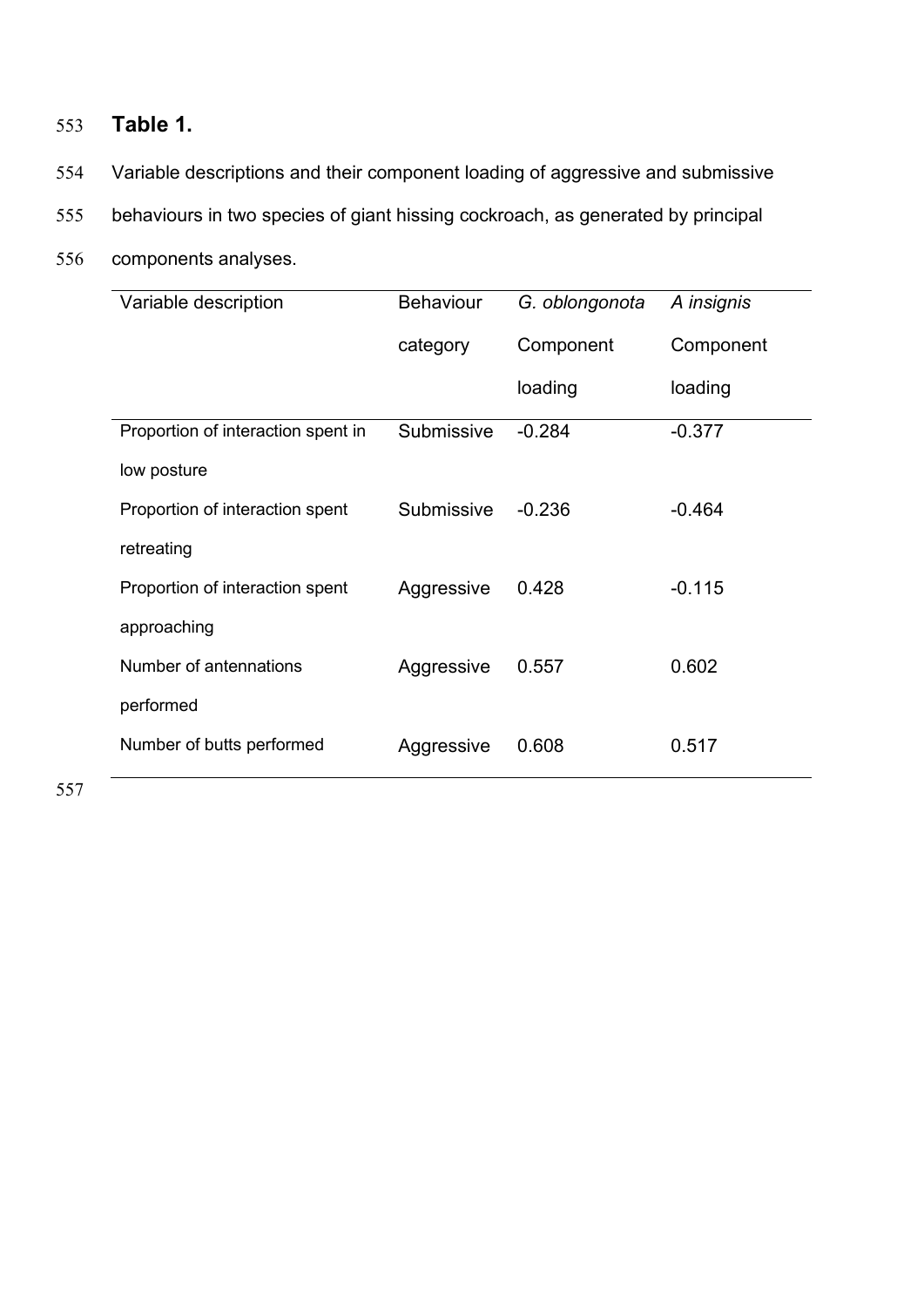# **Figure Legends:**

| 560 | Figure 1. The CT 3D rendering of (a) male Gromphadorhina oblongonota (left) and          |
|-----|------------------------------------------------------------------------------------------|
| 561 | male Aeluropoda insignis (right) (entire body volumes), (b) male G. oblongonota full     |
| 562 | internal respiratory volume illustrating the location of the sclerotised $4th$ spiracles |
| 563 | used in hiss production (orange), (c) the sclerotised $4th$ spiracle structure of a male |
| 564 | G. oblongonota, and (d) the sclerotised $4th$ spiracle structure of a male A. insignis.  |
| 565 |                                                                                          |
| 566 | Figure 2. The residual respiratory volumes ( $mm3$ ) in males of two species of giant    |
| 567 | hissing cockroaches Aeluropoda insignis and Gromphadorhina oblongonota                   |
| 568 | according to contest outcome.                                                            |
| 569 |                                                                                          |
| 570 | Figure 3. Mean respiratory volume per body volume for males of two species of giant      |
| 571 | hissing cockroaches Aeluropoda insignis and Gromphadorhina oblongonota.                  |
|     |                                                                                          |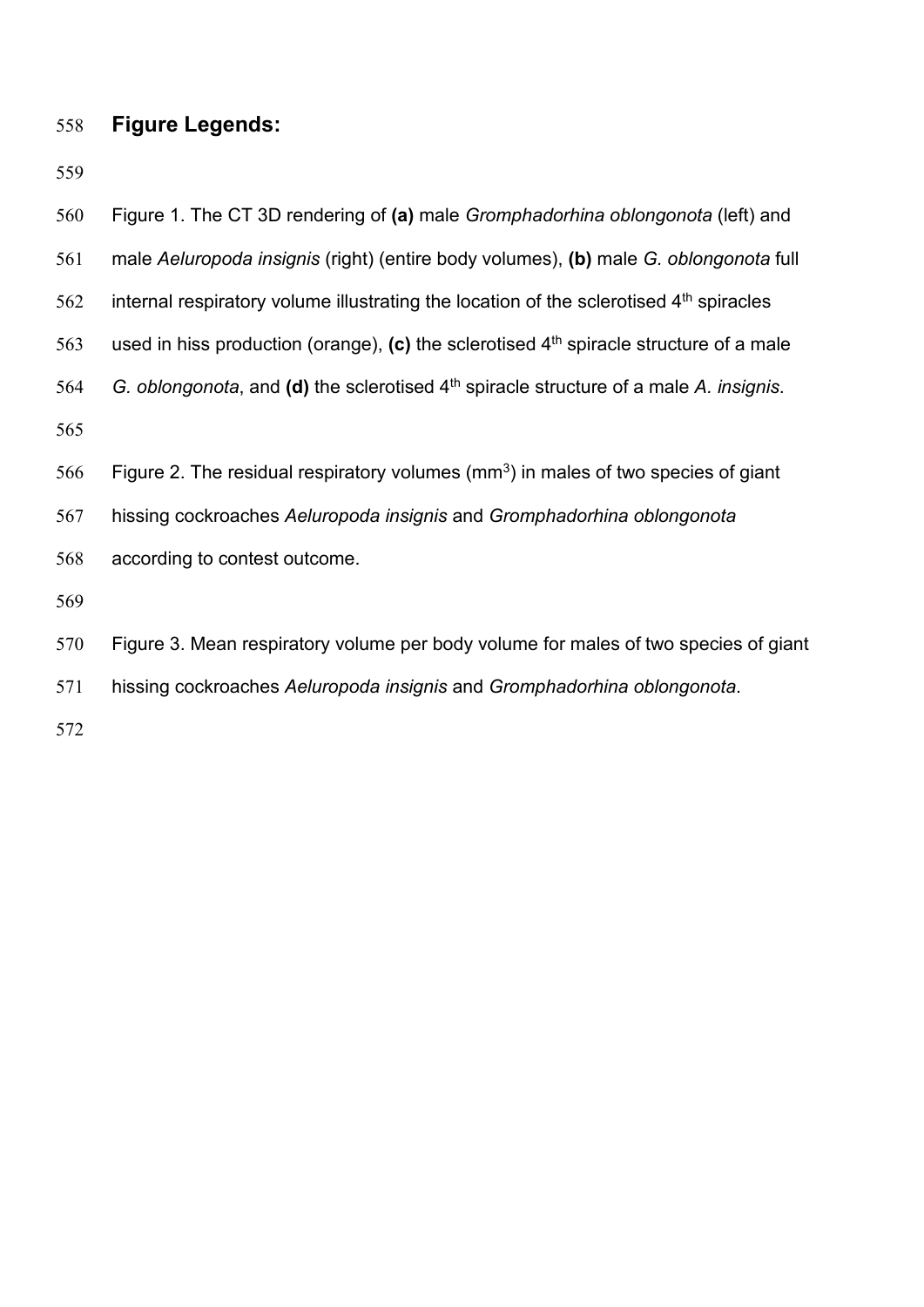**Figure 1.**

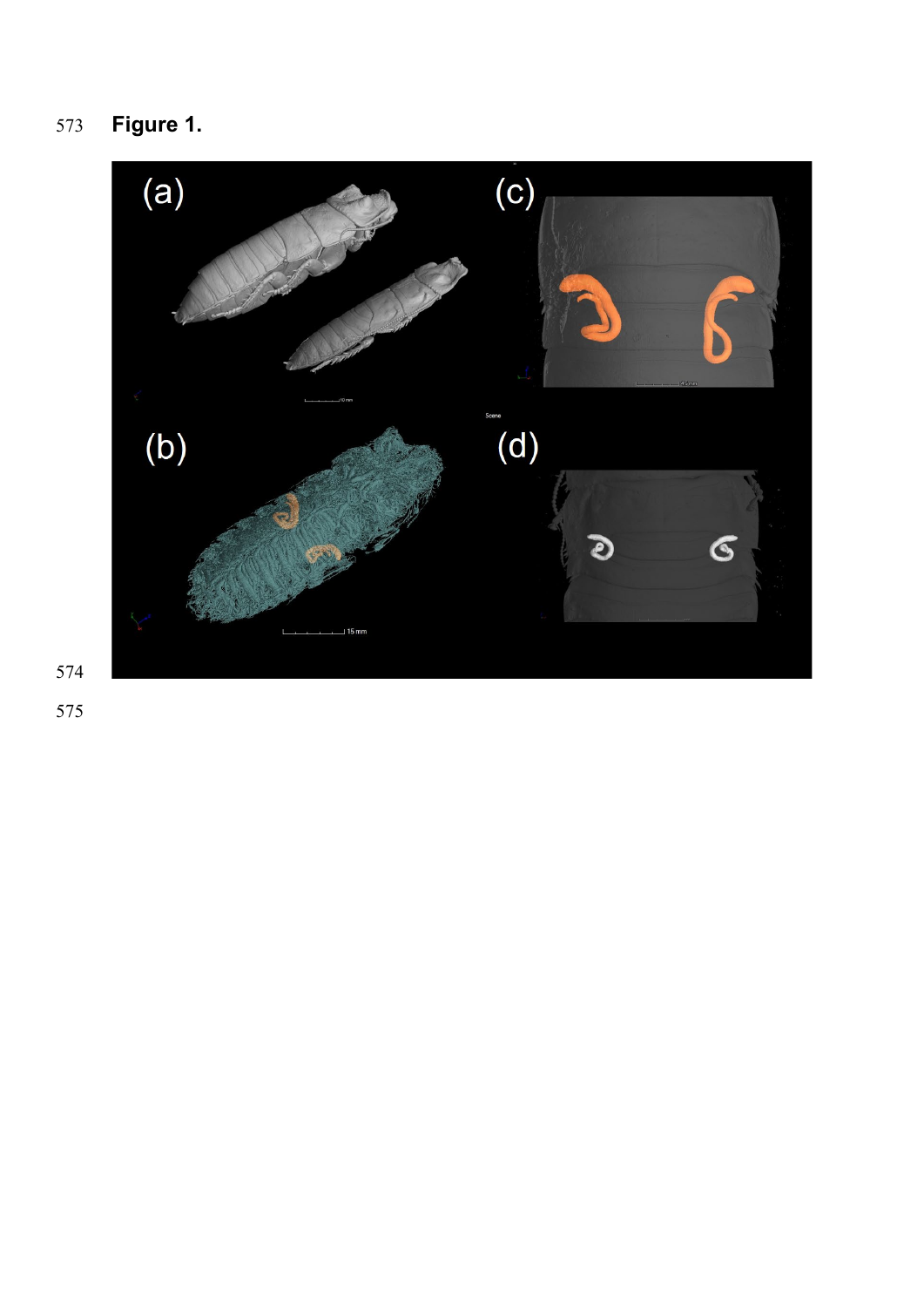**Figure 2.**